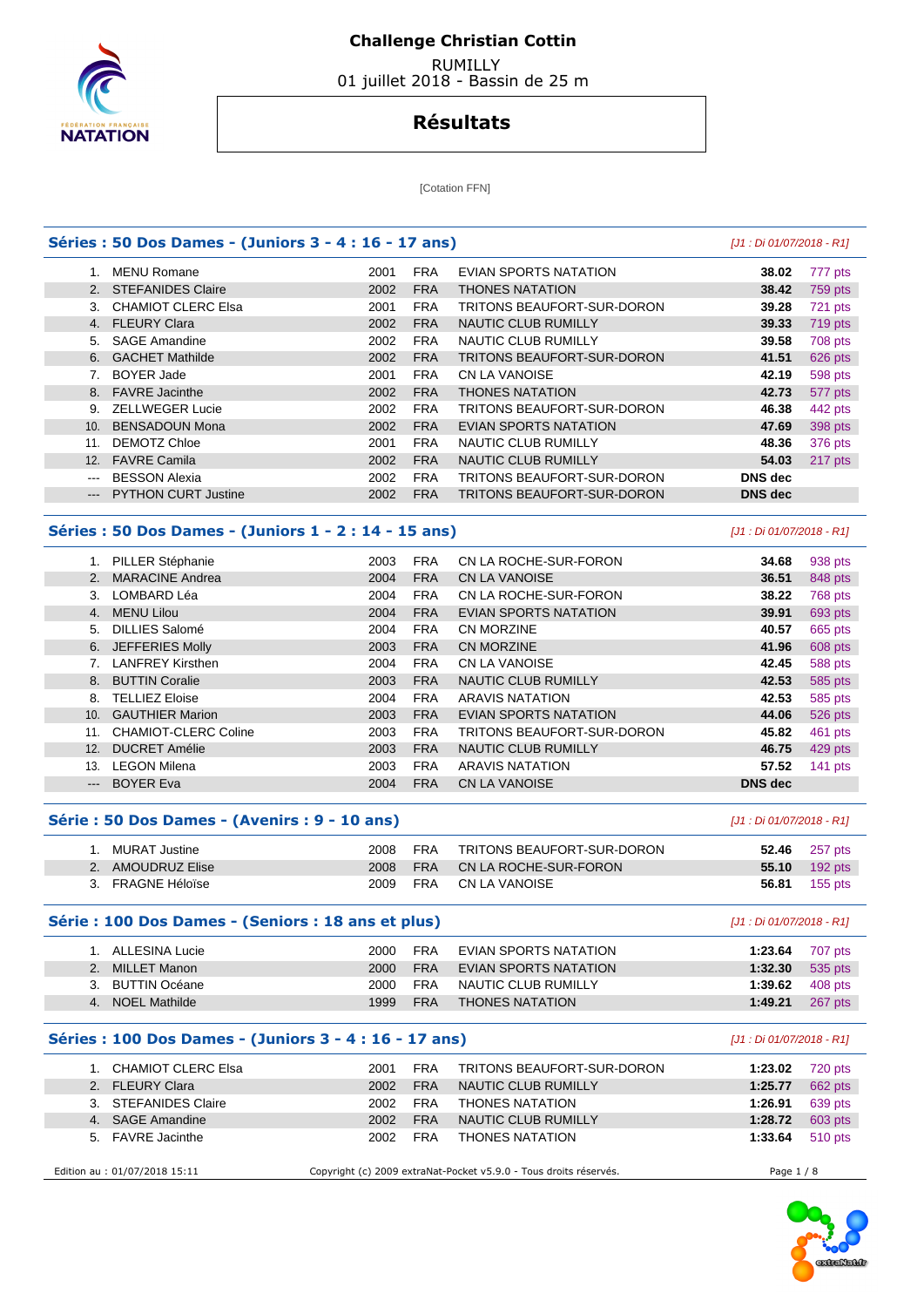

 RUMILLY 01 juillet 2018 - Bassin de 25 m

## **Résultats**

|               | (Suite) Séries : 100 Dos Dames - (Juniors 3 - 4 : 16 - 17 ans) |      |            |                              | [J1 : Di 01/07/2018 - R1] |                |
|---------------|----------------------------------------------------------------|------|------------|------------------------------|---------------------------|----------------|
|               | 6. ANNAERT Alexane                                             | 2002 | <b>FRA</b> | <b>THONES NATATION</b>       | 1:39.41                   | 411 pts        |
| $\frac{1}{2}$ | <b>GAZZOTTI Clara</b>                                          | 2001 | <b>FRA</b> | <b>THONES NATATION</b>       | <b>DNS</b> dec            |                |
| $---$         | PECHOUX Méline                                                 | 2002 | <b>FRA</b> | <b>THONES NATATION</b>       | <b>DNS</b> dec            |                |
|               | Séries : 100 Dos Dames - (Juniors 1 - 2 : 14 - 15 ans)         |      |            |                              | [J1 : Di 01/07/2018 - R1] |                |
|               | 1. PILLER Stéphanie                                            | 2003 | <b>FRA</b> | CN LA ROCHE-SUR-FORON        | 1:17.06                   | 854 pts        |
|               | 2. MARACINE Andrea                                             | 2004 | <b>FRA</b> | <b>CN LA VANOISE</b>         | 1:20.02                   | 786 pts        |
| 3.            | LOMBARD Léa                                                    | 2004 | <b>FRA</b> | CN LA ROCHE-SUR-FORON        | 1:22.95                   | 722 pts        |
|               | 4. ARENS Cléo                                                  | 2003 | <b>FRA</b> | <b>CN MORZINE</b>            | 1:24.42                   | 691 pts        |
| 5.            | <b>DILLIES Salomé</b>                                          | 2004 | <b>FRA</b> | <b>CN MORZINE</b>            | 1:28.66                   | 604 pts        |
| 6.            | <b>MENU Lilou</b>                                              | 2004 | <b>FRA</b> | EVIAN SPORTS NATATION        | 1:30.48                   | 569 pts        |
|               | 7. BUTTIN Coralie                                              | 2003 | <b>FRA</b> | NAUTIC CLUB RUMILLY          | 1:33.36                   | <b>515 pts</b> |
| 8.            | <b>CORDEAU Lana</b>                                            | 2004 | <b>FRA</b> | NAUTIC CLUB RUMILLY          | 1:34.27                   | 499 pts        |
| 9.            | MILLET Solène                                                  | 2003 | <b>FRA</b> | EVIAN SPORTS NATATION        | 1:36.29                   | 463 pts        |
| 10.           | <b>GAUTHIER Marion</b>                                         | 2003 | <b>FRA</b> | <b>EVIAN SPORTS NATATION</b> | 1:37.71                   | 439 pts        |
|               | 11. ROLLAND Ophélie                                            | 2003 | <b>FRA</b> | NAUTIC CLUB RUMILLY          | 1:43.64                   | 345 pts        |
|               | 12. OHL Manon                                                  | 2003 | <b>FRA</b> | <b>EVIAN SPORTS NATATION</b> | 1:48.86                   | 272 pts        |
|               | Séries : 100 Dos Dames - (Jeunes 3 : 13 ans)                   |      |            |                              | [J1 : Di 01/07/2018 - R1] |                |
|               |                                                                |      |            |                              |                           |                |
|               | 1. HAOULI Loubna                                               | 2005 | <b>FRA</b> | <b>CN LA VANOISE</b>         | 1:24.05                   | 698 pts        |
|               | 2. EASTLAKE Carly                                              | 2005 | <b>GBR</b> | <b>ARAVIS NATATION</b>       | 1:32.70                   | 527 pts        |
|               | 3. DUC Eva                                                     | 2005 | <b>FRA</b> | TRITONS BEAUFORT-SUR-DORON   | 1:43.34                   | 350 pts        |
|               | 4. AGNANS Camille                                              | 2005 | <b>FRA</b> | <b>THONES NATATION</b>       | 1:57.30                   | 172 pts        |
|               | 5. PERRIER Amandine                                            | 2005 | <b>FRA</b> | TRITONS BEAUFORT-SUR-DORON   | 2:00.40                   | 141 pts        |
| 6.            | <b>DEPLANTE Jade</b>                                           | 2005 | <b>FRA</b> | <b>NAUTIC CLUB RUMILLY</b>   | 2:01.61                   | 129 pts        |
|               | 7. BARONE Camille                                              | 2005 | <b>FRA</b> | <b>ARAVIS NATATION</b>       | 2:03.90                   | 109 pts        |
|               | 8. BICHET Fanny                                                | 2005 | <b>FRA</b> | NAUTIC CLUB RUMILLY          | 2:14.94                   | 36 pts         |
|               | 9. LANSARD Audrey                                              | 2005 | <b>FRA</b> | NAUTIC CLUB RUMILLY          | 2 h 23:32.00              |                |
| $\cdots$      | <b>BLANC BOUJON Juliette</b>                                   | 2005 | <b>FRA</b> | EVIAN SPORTS NATATION        | <b>DNS</b> dec            |                |
| $\cdots$      | <b>JEFFERIES Mathilde</b>                                      | 2005 | <b>FRA</b> | CN MORZINE                   | <b>DNS</b> dec            |                |
|               | Séries : 100 Dos Dames - (Jeunes 2 : 12 ans)                   |      |            |                              | [J1 : Di 01/07/2018 - R1] |                |
|               | 1. AMOUDRUZ Candice                                            | 2006 | <b>FRA</b> | CN LA ROCHE-SUR-FORON        | 1:40.71                   | 390 pts        |
| 2.            | <b>NECIOLLI Candice</b>                                        | 2006 | <b>FRA</b> | TRITONS BEAUFORT-SUR-DORON   | 1:41.59                   | 376 pts        |
|               | 3. METRAL Lou                                                  | 2006 | <b>FRA</b> | NAUTIC CLUB RUMILLY          | 1:43.16                   | 352 pts        |
|               | 4. SIGISMEAU-THOME Zoé                                         | 2006 | <b>FRA</b> | NAUTIC CLUB RUMILLY          | 1:49.20                   | 267 pts        |
|               | 5. LAMBERT DELRIEU Anaïs                                       | 2006 | <b>FRA</b> | NAUTIC CLUB RUMILLY          | 1:50.72                   | 248 pts        |
|               | 6. COTTET-DUMOULIN Aurélie                                     | 2006 | <b>FRA</b> | CN MORZINE                   | 2:10.34                   | 62 pts         |
|               | 7. SARTORETTO Isalyne                                          | 2006 | <b>FRA</b> | <b>ARAVIS NATATION</b>       | 2:21.15                   | 13 pts         |
|               | Séries : 100 Dos Dames - (Jeunes 1 : 11 ans)                   |      |            |                              | [J1 : Di 01/07/2018 - R1] |                |
|               | 1. CHAFFARD Clémence                                           | 2007 | <b>FRA</b> | <b>THONES NATATION</b>       | 1:53.28                   | 217 pts        |
|               | 2. THIENNARD Lena                                              | 2007 | <b>FRA</b> | <b>ARAVIS NATATION</b>       | 1:54.94                   | 197 pts        |
|               | 3. EASTLAKE Yasmin                                             | 2007 | <b>GBR</b> | <b>ARAVIS NATATION</b>       | 2:01.02                   | 135 pts        |
| 4.            | <b>MOTTIER Lison</b>                                           | 2007 | <b>FRA</b> | <b>THONES NATATION</b>       | 2:04.47                   | $105$ pts      |
|               | 5. SAUTHIER Ivanie                                             | 2007 | <b>FRA</b> | NAUTIC CLUB RUMILLY          | 2:11.53                   | 55 pts         |
|               | 6. MERMILLOD-BLONDIN Evie                                      | 2007 | <b>FRA</b> | <b>THONES NATATION</b>       | 2:21.26                   | 12 pts         |
|               | 7. FAVRE Carline                                               | 2007 | <b>FRA</b> | <b>THONES NATATION</b>       | 2:22.21                   | 10 pts         |
| 8.            | <b>BONNIER Amélie</b>                                          | 2007 | <b>FRA</b> | <b>THONES NATATION</b>       | 2:35.16                   |                |
|               |                                                                |      |            |                              |                           |                |

Edition au : 01/07/2018 15:11 Copyright (c) 2009 extraNat-Pocket v5.9.0 - Tous droits réservés. Page 2 / 8

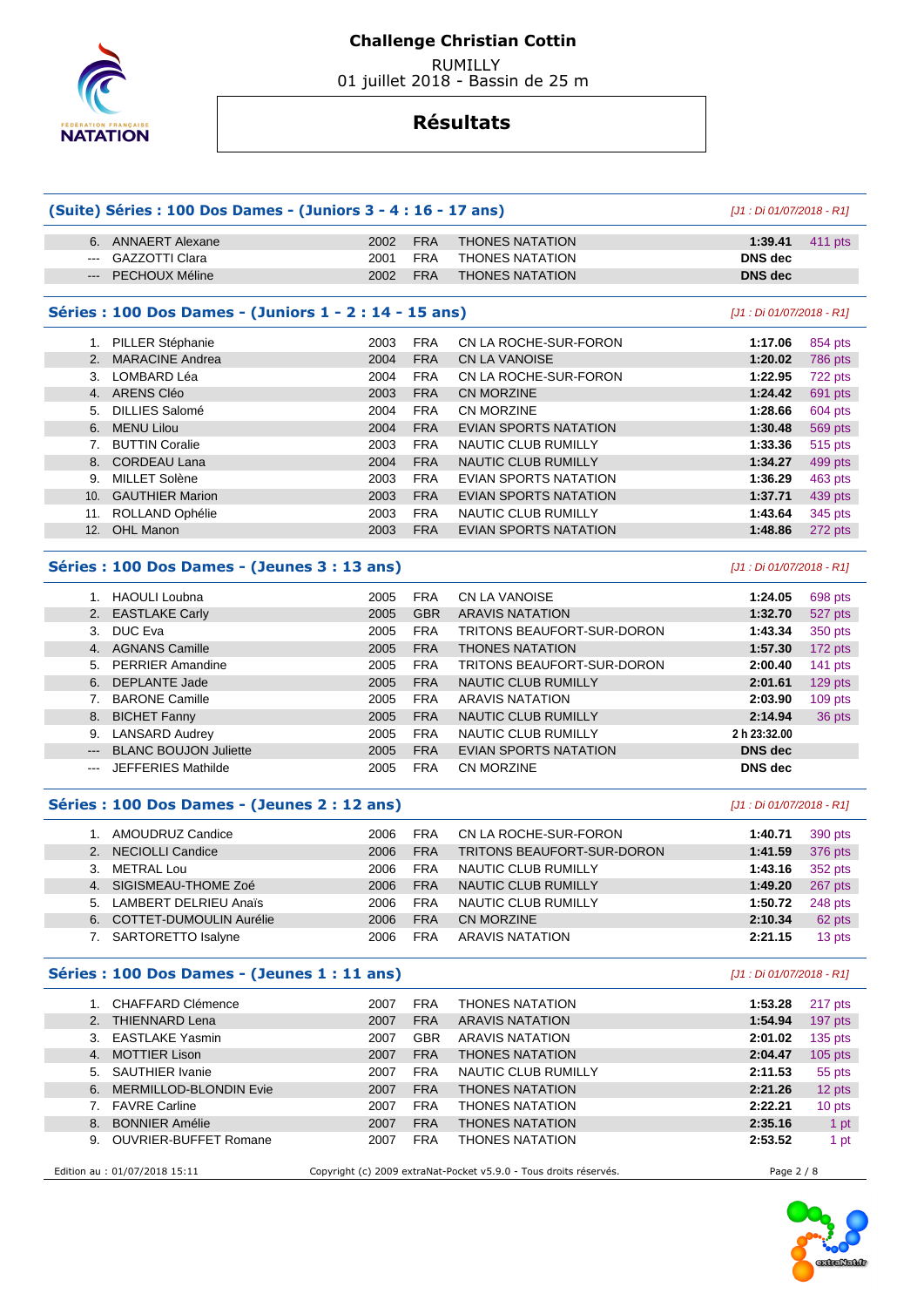

 RUMILLY 01 juillet 2018 - Bassin de 25 m

### **Résultats**

#### **Séries : 50 Brasse Dames - (Juniors 3 - 4 : 16 - 17 ans)** [J1 : Di 01/07/2018 - R1] 1. MENU Romane 2001 FRA EVIAN SPORTS NATATION **40.64** 822 pts 2. FLEURY Clara 2002 FRA NAUTIC CLUB RUMILLY **42.18** 753 pts 3. SAGE Amandine 2002 FRA NAUTIC CLUB RUMILLY **43.43** 700 pts 4. BOYER Jade 2001 FRA CN LA VANOISE **43.71** 688 pts 5. STEFANIDES Claire 2002 FRA THONES NATATION **44.55** 654 pts 6. ARNAUD Betty 2002 FRA TARENTAISE NATATION LE MOREL **45.67** 609 pts 7. GACHET Mathilde 2002 FRA TRITONS BEAUFORT-SUR-DORON **46.57** 574 pts 8. NOEL Florise 2001 FRA THONES NATATION **48.15** 516 pts 9. DEMOTZ Chloe 2001 FRA NAUTIC CLUB RUMILLY **48.58** 500 pts 10. ANNAERT Alexane 2002 FRA THONES NATATION **48.83** 492 pts 11. PECHOUX Méline 2002 FRA THONES NATATION **49.02** 485 pts 12. BENSADOUN Mona 2002 FRA EVIAN SPORTS NATATION **49.53** 467 pts 13. FAVRE Camila 2002 FRA NAUTIC CLUB RUMILLY **51.40** 405 pts 14. BESSON Alexia 2002 FRA TRITONS BEAUFORT-SUR-DORON **52.21** 380 pts 15. PYTHON CURT Justine 2002 FRA TRITONS BEAUFORT-SUR-DORON **1:14.41** 4 pts --- GAZZOTTI Clara 2001 FRA THONES NATATION **DNS dec**  --- ZELLWEGER Lucie 2002 FRA TRITONS BEAUFORT-SUR-DORON **DNS dec**

### **Séries : 50 Brasse Dames - (Juniors 1 - 2 : 14 - 15 ans)** [J1 : Di 01/07/2018 - R1]

|                        | JEFFERIES Molly             | 2003 | <b>FRA</b> | <b>CN MORZINE</b>          | 40.78          | 815 pts |
|------------------------|-----------------------------|------|------------|----------------------------|----------------|---------|
| 2.                     | ARENS Cléo                  | 2003 | <b>FRA</b> | <b>CN MORZINE</b>          | 41.00          | 805 pts |
|                        |                             |      |            |                            |                |         |
| 3.                     | PILLER Stéphanie            | 2003 | <b>FRA</b> | CN LA ROCHE-SUR-FORON      | 41.16          | 798 pts |
| 4.                     | <b>MARACINE Andrea</b>      | 2004 | <b>FRA</b> | <b>CN LA VANOISE</b>       | 43.77          | 686 pts |
| 5.                     | <b>TELLIEZ Eloise</b>       | 2004 | <b>FRA</b> | <b>ARAVIS NATATION</b>     | 46.52          | 576 pts |
| 6.                     | <b>DUCRET Amélie</b>        | 2003 | <b>FRA</b> | NAUTIC CLUB RUMILLY        | 46.68          | 570 pts |
|                        | <b>MENU Lilou</b>           | 2004 | <b>FRA</b> | EVIAN SPORTS NATATION      | 46.75          | 567 pts |
| 8.                     | <b>CORDEAU Lana</b>         | 2004 | <b>FRA</b> | <b>NAUTIC CLUB RUMILLY</b> | 47.27          | 548 pts |
| 9.                     | <b>DILLIES Salomé</b>       | 2004 | <b>FRA</b> | <b>CN MORZINE</b>          | 47.42          | 542 pts |
| 10.                    | <b>GOURDAIN Maïlys</b>      | 2003 | <b>FRA</b> | CN LA ROCHE-SUR-FORON      | 48.72          | 495 pts |
| 11.                    | <b>LANFREY Kirsthen</b>     | 2004 | <b>FRA</b> | CN LA VANOISE              | 49.39          | 472 pts |
| 12.                    | <b>CHAMIOT-CLERC Coline</b> | 2003 | <b>FRA</b> | TRITONS BEAUFORT-SUR-DORON | 50.90          | 421 pts |
| 13.                    | ROLLAND Ophélie             | 2003 | <b>FRA</b> | NAUTIC CLUB RUMILLY        | 51.84          | 391 pts |
| 14.                    | <b>LEGON Milena</b>         | 2003 | <b>FRA</b> | <b>ARAVIS NATATION</b>     | 52.54          | 370 pts |
| 15.                    | OHL Manon                   | 2003 | <b>FRA</b> | EVIAN SPORTS NATATION      | 56.32          | 263 pts |
| $---$                  | ANGELLOZ-NICOUD Mathilde    | 2003 | <b>FRA</b> | <b>THONES NATATION</b>     | <b>DNS</b> dec |         |
| $\qquad \qquad \cdots$ | <b>BOYER Eva</b>            | 2004 | <b>FRA</b> | <b>CN LA VANOISE</b>       | <b>DNS</b> dec |         |

#### **Série : 50 Brasse Dames - (Avenirs : 9 - 10 ans)** [J1 : Di 01/07/2018 - R1]

| AMOUDRUZ Elise     | 2008 | <b>FRA</b> | CN LA ROCHE-SUR-FORON      | 53.06   | 354 pts |
|--------------------|------|------------|----------------------------|---------|---------|
| 2. MURAT Justine   | 2008 | <b>FRA</b> | TRITONS BEAUFORT-SUR-DORON | 53.83   | 331 pts |
| 3. FRAGNE Héloïse  | 2009 | <b>FRA</b> | CN LA VANOISE              | 1:05.56 | 79 pts  |
| --- GUIGUES Clea   | 2008 | <b>FRA</b> | TRITONS BEAUFORT-SUR-DORON | DNS dec |         |
| --- RIGOLIO Chiara | 2008 | <b>FRA</b> | TRITONS BEAUFORT-SUR-DORON | DNS dec |         |

#### **Séries : 100 Brasse Dames - (Seniors : 18 ans et plus)** [J1 : Di 01/07/2018 - R1]

| 1. ALLESINA Lucie             | 2000 | <b>FRA</b> | EVIAN SPORTS NATATION                                             | 1:35.85    | 698 pts |
|-------------------------------|------|------------|-------------------------------------------------------------------|------------|---------|
| 2. BUTTIN Océane              | 2000 | <b>FRA</b> | NAUTIC CLUB RUMILLY                                               | 1:36.20    | 692 pts |
| 3. BERDUGO Olivia             | 1998 | <b>FRA</b> | <b>THONES NATATION</b>                                            | 1:38.25    | 655 pts |
| 4. MILLET Manon               | 2000 | <b>FRA</b> | EVIAN SPORTS NATATION                                             | 1:39.91    | 626 pts |
| 5. MATHALY Ella               | 1999 | <b>FRA</b> | TRITONS BEAUFORT-SUR-DORON                                        | 1:40.56    | 615 pts |
| 6. NOEL Mathilde              | 1999 | <b>FRA</b> | <b>THONES NATATION</b>                                            | 1:41.48    | 599 pts |
| Edition au : 01/07/2018 15:11 |      |            | Copyright (c) 2009 extraNat-Pocket v5.9.0 - Tous droits réservés. | Page 3 / 8 |         |

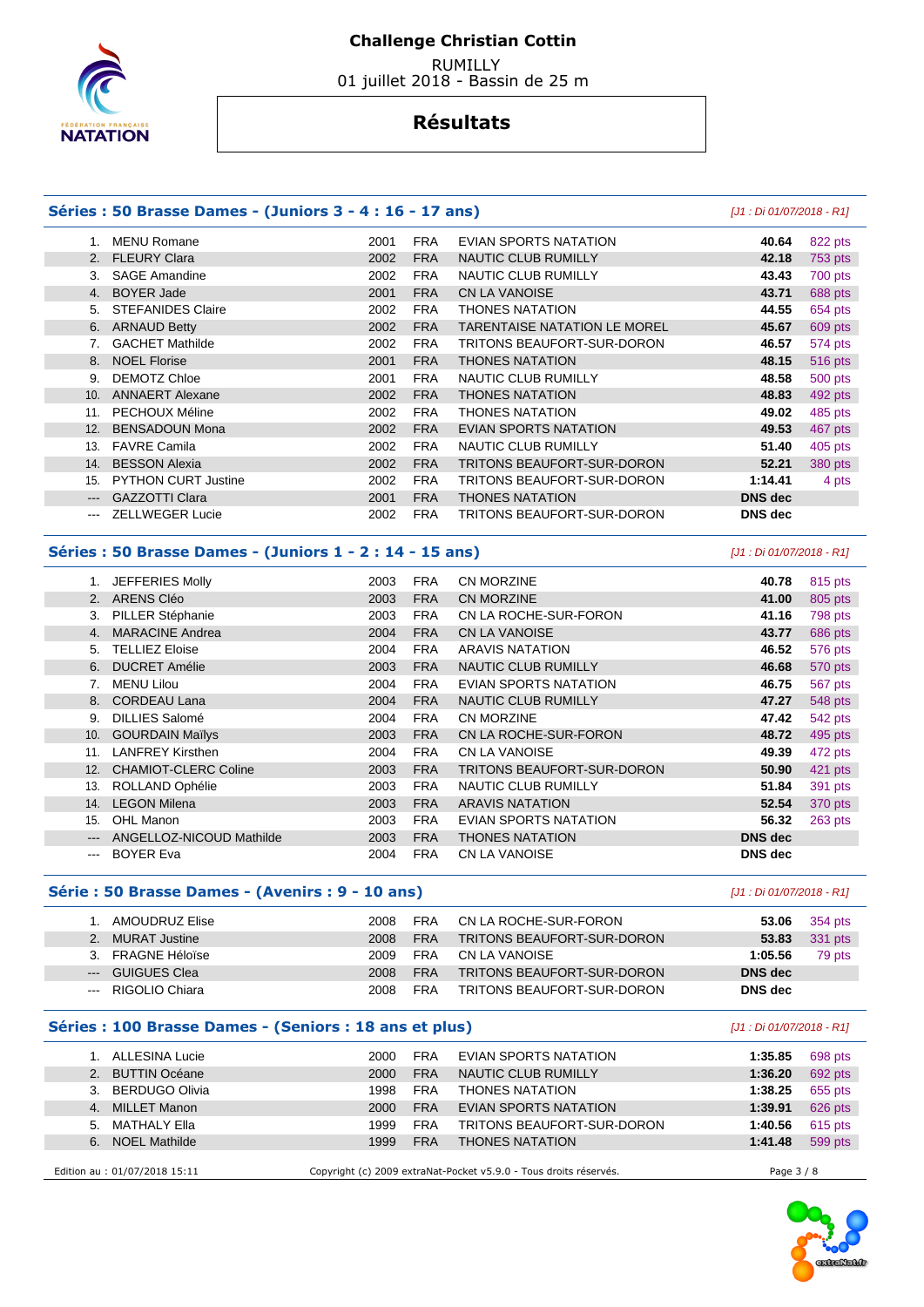

 RUMILLY 01 juillet 2018 - Bassin de 25 m

| 1. MENU Romane<br><b>FRA</b><br>EVIAN SPORTS NATATION<br>2001<br>1:31.68<br>777 pts<br>2. BOYER Jade<br><b>FRA</b><br>2001<br><b>CN LA VANOISE</b><br>1:37.52<br>668 pts<br>3. FAVRE Jacinthe<br><b>FRA</b><br>2002<br><b>THONES NATATION</b><br>1:41.49<br>599 pts<br><b>FRA</b><br>4. ARNAUD Betty<br>2002<br><b>TARENTAISE NATATION LE MOREL</b><br>1:43.21<br>570 pts<br>5. NOEL Florise<br><b>FRA</b><br>2001<br><b>THONES NATATION</b><br>1:45.48<br>533 pts<br>2002<br><b>FRA</b><br>1:45.72<br>6. ANNAERT Alexane<br><b>THONES NATATION</b><br>529 pts<br><b>FRA</b><br><b>BENSADOUN Mona</b><br>2002<br>EVIAN SPORTS NATATION<br>1:48.65<br>483 pts<br>7.<br><b>FRA</b><br><b>DEMOTZ Chloe</b><br>2001<br><b>NAUTIC CLUB RUMILLY</b><br>1:49.95<br>464 pts<br>8.<br>9. PECHOUX Méline<br><b>FRA</b><br>2002<br><b>THONES NATATION</b><br>1:53.25<br>416 pts<br><b>GAZZOTTI Clara</b><br><b>FRA</b><br><b>THONES NATATION</b><br>2001<br><b>DNS</b> dec<br>$---$<br>Séries : 100 Brasse Dames - (Juniors 1 - 2 : 14 - 15 ans)<br>[J1 : Di 01/07/2018 - R1]<br>1. ARENS Cléo<br>2003<br><b>FRA</b><br>CN MORZINE<br>1:28.08<br>848 pts<br><b>FRA</b><br>1. JEFFERIES Molly<br>2003<br><b>CN MORZINE</b><br>1:28.08<br>848 pts<br><b>FRA</b><br>3. LOMBARD Léa<br>2004<br>CN LA ROCHE-SUR-FORON<br>1:36.66<br>683 pts<br>2003<br><b>FRA</b><br>4. MILLET Solène<br><b>EVIAN SPORTS NATATION</b><br>1:38.51<br>650 pts<br><b>DUCRET Amélie</b><br><b>FRA</b><br>2003<br>NAUTIC CLUB RUMILLY<br>1:41.67<br>596 pts<br>5.<br>6. CORDEAU Lana<br><b>FRA</b><br>2004<br><b>NAUTIC CLUB RUMILLY</b><br>1:44.60<br>547 pts<br><b>FRA</b><br>7. GOURDAIN Maïlys<br>2003<br>CN LA ROCHE-SUR-FORON<br>1:46.20<br>521 pts<br>8. ROLLAND Ophélie<br><b>FRA</b><br>2003<br>NAUTIC CLUB RUMILLY<br>1:51.25<br>444 pts<br>9. LEGON Milena<br><b>FRA</b><br>2003<br><b>ARAVIS NATATION</b><br>1:51.90<br>435 pts<br><b>FRA</b><br>10. LANFREY Kirsthen<br>2004<br>CN LA VANOISE<br>1:52.13<br>432 pts<br><b>FRA</b><br><b>DNS</b> dec<br>ANGELLOZ-NICOUD Mathilde<br>2003<br><b>THONES NATATION</b><br>$\frac{1}{2} \left( \frac{1}{2} \right) \left( \frac{1}{2} \right) \left( \frac{1}{2} \right) \left( \frac{1}{2} \right) \left( \frac{1}{2} \right) \left( \frac{1}{2} \right) \left( \frac{1}{2} \right) \left( \frac{1}{2} \right) \left( \frac{1}{2} \right) \left( \frac{1}{2} \right) \left( \frac{1}{2} \right) \left( \frac{1}{2} \right) \left( \frac{1}{2} \right) \left( \frac{1}{2} \right) \left( \frac{1}{2} \right) \left( \frac{1}{2} \right) \left( \frac$<br><b>BOYER Eva</b><br>2004<br><b>FRA</b><br><b>CN LA VANOISE</b><br><b>DNS</b> dec<br>---<br>Séries : 100 Brasse Dames - (Jeunes 3 : 13 ans)<br>[J1 : Di 01/07/2018 - R1]<br>1. EASTLAKE Carly<br>2005<br><b>GBR</b><br><b>ARAVIS NATATION</b><br>1:39.57<br>632 pts<br><b>FRA</b><br>2. HAOULI Loubna<br>2005<br><b>CN LA VANOISE</b><br>1:42.06<br>589 pts<br>3. AGNANS Camille<br><b>FRA</b><br>2005<br><b>THONES NATATION</b><br>1:48.05<br>492 pts<br><b>FRA</b><br>4. PERRIER Amandine<br>2005<br>TRITONS BEAUFORT-SUR-DORON<br>1:51.27<br>444 pts<br>5. BARONE Camille<br>2005<br><b>FRA</b><br><b>ARAVIS NATATION</b><br>1:52.52<br>426 pts<br>6. BICHET Fanny<br>2005<br><b>FRA</b><br><b>NAUTIC CLUB RUMILLY</b><br>1:58.19<br>349 pts<br><b>FRA</b><br><b>DEPLANTE Jade</b><br>2005<br>NAUTIC CLUB RUMILLY<br>1:59.08<br>337 pts<br>7.<br><b>FRA</b><br>8. LANSARD Audrey<br>2005<br><b>NAUTIC CLUB RUMILLY</b><br>2:08.52<br>228 pts<br>DELAJOD Sandye<br><b>FRA</b><br><b>DSQ</b><br>2005<br>CN LA ROCHE-SUR-FORON<br>$\frac{1}{2} \left( \frac{1}{2} \right) \left( \frac{1}{2} \right) \left( \frac{1}{2} \right) \left( \frac{1}{2} \right) \left( \frac{1}{2} \right) \left( \frac{1}{2} \right) \left( \frac{1}{2} \right) \left( \frac{1}{2} \right) \left( \frac{1}{2} \right) \left( \frac{1}{2} \right) \left( \frac{1}{2} \right) \left( \frac{1}{2} \right) \left( \frac{1}{2} \right) \left( \frac{1}{2} \right) \left( \frac{1}{2} \right) \left( \frac{1}{2} \right) \left( \frac$<br><b>JEFFERIES Mathilde</b><br><b>FRA</b><br><b>DNS</b> dec<br>2005<br><b>CN MORZINE</b><br>$\qquad \qquad -\qquad -$<br>Séries : 100 Brasse Dames - (Jeunes 2 : 12 ans)<br>[J1 : Di 01/07/2018 - R1]<br>1. NECIOLLI Candice<br>2006<br><b>FRA</b><br>540 pts<br>TRITONS BEAUFORT-SUR-DORON<br>1:45.05<br>2. METRAL Lou<br>2006<br><b>FRA</b><br>NAUTIC CLUB RUMILLY<br>1:46.41<br>3. LAMBERT DELRIEU Anaïs<br>2006<br><b>FRA</b><br>NAUTIC CLUB RUMILLY<br>1:49.52<br><b>FRA</b><br>4. AMOUDRUZ Candice<br>2006<br>CN LA ROCHE-SUR-FORON<br>1:50.35<br>5. COTTET-DUMOULIN Aurélie<br>2006<br><b>FRA</b><br>CN MORZINE<br>1:53.67<br>6. SIGISMEAU-THOME Zoé<br><b>FRA</b><br>NAUTIC CLUB RUMILLY<br>2006<br>1:54.10<br>Séries : 100 Brasse Dames - (Jeunes 1 : 11 ans)<br>[J1 : Di 01/07/2018 - R1]<br>1. CHAFFARD Clémence<br><b>THONES NATATION</b><br>2007<br><b>FRA</b><br>1:47.56<br>500 pts<br><b>FRA</b><br>2. THIENNARD Lena<br>2007<br><b>ARAVIS NATATION</b><br>1:48.27<br>3. MOTTIER Lison<br><b>FRA</b><br><b>THONES NATATION</b><br>2007<br>1:48.98<br>4. GIRERD Marine<br>2007<br><b>FRA</b><br>TARENTAISE NATATION LE MOREL<br>1:51.98<br>Edition au : 01/07/2018 15:11<br>Copyright (c) 2009 extraNat-Pocket v5.9.0 - Tous droits réservés.<br>Page 4 / 8 | Séries : 100 Brasse Dames - (Juniors 3 - 4 : 16 - 17 ans) |  | [J1 : Di 01/07/2018 - R1] |         |
|-------------------------------------------------------------------------------------------------------------------------------------------------------------------------------------------------------------------------------------------------------------------------------------------------------------------------------------------------------------------------------------------------------------------------------------------------------------------------------------------------------------------------------------------------------------------------------------------------------------------------------------------------------------------------------------------------------------------------------------------------------------------------------------------------------------------------------------------------------------------------------------------------------------------------------------------------------------------------------------------------------------------------------------------------------------------------------------------------------------------------------------------------------------------------------------------------------------------------------------------------------------------------------------------------------------------------------------------------------------------------------------------------------------------------------------------------------------------------------------------------------------------------------------------------------------------------------------------------------------------------------------------------------------------------------------------------------------------------------------------------------------------------------------------------------------------------------------------------------------------------------------------------------------------------------------------------------------------------------------------------------------------------------------------------------------------------------------------------------------------------------------------------------------------------------------------------------------------------------------------------------------------------------------------------------------------------------------------------------------------------------------------------------------------------------------------------------------------------------------------------------------------------------------------------------------------------------------------------------------------------------------------------------------------------------------------------------------------------------------------------------------------------------------------------------------------------------------------------------------------------------------------------------------------------------------------------------------------------------------------------------------------------------------------------------------------------------------------------------------------------------------------------------------------------------------------------------------------------------------------------------------------------------------------------------------------------------------------------------------------------------------------------------------------------------------------------------------------------------------------------------------------------------------------------------------------------------------------------------------------------------------------------------------------------------------------------------------------------------------------------------------------------------------------------------------------------------------------------------------------------------------------------------------------------------------------------------------------------------------------------------------------------------------------------------------------------------------------------------------------------------------------------------------------------------------------------------------------------------------------------------------------------------------------------------------------------------------------------------------------------------------------------------------------------------------------------------------------------------------------------------------------------------------------------------------------------------------------------------------------------------------------------------------------------------------------------------------------------------------------------------------------------------------------------------------------------------------------------------------------------------------------------------------------------------------------------------------------------------------------------------------------------------------------------------------------------------------------------------------------------------------------------------------------------------------------------------------------------------------------------------------------------------------------------------------------------------------------------------------------|-----------------------------------------------------------|--|---------------------------|---------|
|                                                                                                                                                                                                                                                                                                                                                                                                                                                                                                                                                                                                                                                                                                                                                                                                                                                                                                                                                                                                                                                                                                                                                                                                                                                                                                                                                                                                                                                                                                                                                                                                                                                                                                                                                                                                                                                                                                                                                                                                                                                                                                                                                                                                                                                                                                                                                                                                                                                                                                                                                                                                                                                                                                                                                                                                                                                                                                                                                                                                                                                                                                                                                                                                                                                                                                                                                                                                                                                                                                                                                                                                                                                                                                                                                                                                                                                                                                                                                                                                                                                                                                                                                                                                                                                                                                                                                                                                                                                                                                                                                                                                                                                                                                                                                                                                                                                                                                                                                                                                                                                                                                                                                                                                                                                                                                                                                                   |                                                           |  |                           |         |
|                                                                                                                                                                                                                                                                                                                                                                                                                                                                                                                                                                                                                                                                                                                                                                                                                                                                                                                                                                                                                                                                                                                                                                                                                                                                                                                                                                                                                                                                                                                                                                                                                                                                                                                                                                                                                                                                                                                                                                                                                                                                                                                                                                                                                                                                                                                                                                                                                                                                                                                                                                                                                                                                                                                                                                                                                                                                                                                                                                                                                                                                                                                                                                                                                                                                                                                                                                                                                                                                                                                                                                                                                                                                                                                                                                                                                                                                                                                                                                                                                                                                                                                                                                                                                                                                                                                                                                                                                                                                                                                                                                                                                                                                                                                                                                                                                                                                                                                                                                                                                                                                                                                                                                                                                                                                                                                                                                   |                                                           |  |                           |         |
|                                                                                                                                                                                                                                                                                                                                                                                                                                                                                                                                                                                                                                                                                                                                                                                                                                                                                                                                                                                                                                                                                                                                                                                                                                                                                                                                                                                                                                                                                                                                                                                                                                                                                                                                                                                                                                                                                                                                                                                                                                                                                                                                                                                                                                                                                                                                                                                                                                                                                                                                                                                                                                                                                                                                                                                                                                                                                                                                                                                                                                                                                                                                                                                                                                                                                                                                                                                                                                                                                                                                                                                                                                                                                                                                                                                                                                                                                                                                                                                                                                                                                                                                                                                                                                                                                                                                                                                                                                                                                                                                                                                                                                                                                                                                                                                                                                                                                                                                                                                                                                                                                                                                                                                                                                                                                                                                                                   |                                                           |  |                           |         |
|                                                                                                                                                                                                                                                                                                                                                                                                                                                                                                                                                                                                                                                                                                                                                                                                                                                                                                                                                                                                                                                                                                                                                                                                                                                                                                                                                                                                                                                                                                                                                                                                                                                                                                                                                                                                                                                                                                                                                                                                                                                                                                                                                                                                                                                                                                                                                                                                                                                                                                                                                                                                                                                                                                                                                                                                                                                                                                                                                                                                                                                                                                                                                                                                                                                                                                                                                                                                                                                                                                                                                                                                                                                                                                                                                                                                                                                                                                                                                                                                                                                                                                                                                                                                                                                                                                                                                                                                                                                                                                                                                                                                                                                                                                                                                                                                                                                                                                                                                                                                                                                                                                                                                                                                                                                                                                                                                                   |                                                           |  |                           |         |
|                                                                                                                                                                                                                                                                                                                                                                                                                                                                                                                                                                                                                                                                                                                                                                                                                                                                                                                                                                                                                                                                                                                                                                                                                                                                                                                                                                                                                                                                                                                                                                                                                                                                                                                                                                                                                                                                                                                                                                                                                                                                                                                                                                                                                                                                                                                                                                                                                                                                                                                                                                                                                                                                                                                                                                                                                                                                                                                                                                                                                                                                                                                                                                                                                                                                                                                                                                                                                                                                                                                                                                                                                                                                                                                                                                                                                                                                                                                                                                                                                                                                                                                                                                                                                                                                                                                                                                                                                                                                                                                                                                                                                                                                                                                                                                                                                                                                                                                                                                                                                                                                                                                                                                                                                                                                                                                                                                   |                                                           |  |                           |         |
|                                                                                                                                                                                                                                                                                                                                                                                                                                                                                                                                                                                                                                                                                                                                                                                                                                                                                                                                                                                                                                                                                                                                                                                                                                                                                                                                                                                                                                                                                                                                                                                                                                                                                                                                                                                                                                                                                                                                                                                                                                                                                                                                                                                                                                                                                                                                                                                                                                                                                                                                                                                                                                                                                                                                                                                                                                                                                                                                                                                                                                                                                                                                                                                                                                                                                                                                                                                                                                                                                                                                                                                                                                                                                                                                                                                                                                                                                                                                                                                                                                                                                                                                                                                                                                                                                                                                                                                                                                                                                                                                                                                                                                                                                                                                                                                                                                                                                                                                                                                                                                                                                                                                                                                                                                                                                                                                                                   |                                                           |  |                           |         |
|                                                                                                                                                                                                                                                                                                                                                                                                                                                                                                                                                                                                                                                                                                                                                                                                                                                                                                                                                                                                                                                                                                                                                                                                                                                                                                                                                                                                                                                                                                                                                                                                                                                                                                                                                                                                                                                                                                                                                                                                                                                                                                                                                                                                                                                                                                                                                                                                                                                                                                                                                                                                                                                                                                                                                                                                                                                                                                                                                                                                                                                                                                                                                                                                                                                                                                                                                                                                                                                                                                                                                                                                                                                                                                                                                                                                                                                                                                                                                                                                                                                                                                                                                                                                                                                                                                                                                                                                                                                                                                                                                                                                                                                                                                                                                                                                                                                                                                                                                                                                                                                                                                                                                                                                                                                                                                                                                                   |                                                           |  |                           |         |
|                                                                                                                                                                                                                                                                                                                                                                                                                                                                                                                                                                                                                                                                                                                                                                                                                                                                                                                                                                                                                                                                                                                                                                                                                                                                                                                                                                                                                                                                                                                                                                                                                                                                                                                                                                                                                                                                                                                                                                                                                                                                                                                                                                                                                                                                                                                                                                                                                                                                                                                                                                                                                                                                                                                                                                                                                                                                                                                                                                                                                                                                                                                                                                                                                                                                                                                                                                                                                                                                                                                                                                                                                                                                                                                                                                                                                                                                                                                                                                                                                                                                                                                                                                                                                                                                                                                                                                                                                                                                                                                                                                                                                                                                                                                                                                                                                                                                                                                                                                                                                                                                                                                                                                                                                                                                                                                                                                   |                                                           |  |                           |         |
|                                                                                                                                                                                                                                                                                                                                                                                                                                                                                                                                                                                                                                                                                                                                                                                                                                                                                                                                                                                                                                                                                                                                                                                                                                                                                                                                                                                                                                                                                                                                                                                                                                                                                                                                                                                                                                                                                                                                                                                                                                                                                                                                                                                                                                                                                                                                                                                                                                                                                                                                                                                                                                                                                                                                                                                                                                                                                                                                                                                                                                                                                                                                                                                                                                                                                                                                                                                                                                                                                                                                                                                                                                                                                                                                                                                                                                                                                                                                                                                                                                                                                                                                                                                                                                                                                                                                                                                                                                                                                                                                                                                                                                                                                                                                                                                                                                                                                                                                                                                                                                                                                                                                                                                                                                                                                                                                                                   |                                                           |  |                           |         |
|                                                                                                                                                                                                                                                                                                                                                                                                                                                                                                                                                                                                                                                                                                                                                                                                                                                                                                                                                                                                                                                                                                                                                                                                                                                                                                                                                                                                                                                                                                                                                                                                                                                                                                                                                                                                                                                                                                                                                                                                                                                                                                                                                                                                                                                                                                                                                                                                                                                                                                                                                                                                                                                                                                                                                                                                                                                                                                                                                                                                                                                                                                                                                                                                                                                                                                                                                                                                                                                                                                                                                                                                                                                                                                                                                                                                                                                                                                                                                                                                                                                                                                                                                                                                                                                                                                                                                                                                                                                                                                                                                                                                                                                                                                                                                                                                                                                                                                                                                                                                                                                                                                                                                                                                                                                                                                                                                                   |                                                           |  |                           |         |
|                                                                                                                                                                                                                                                                                                                                                                                                                                                                                                                                                                                                                                                                                                                                                                                                                                                                                                                                                                                                                                                                                                                                                                                                                                                                                                                                                                                                                                                                                                                                                                                                                                                                                                                                                                                                                                                                                                                                                                                                                                                                                                                                                                                                                                                                                                                                                                                                                                                                                                                                                                                                                                                                                                                                                                                                                                                                                                                                                                                                                                                                                                                                                                                                                                                                                                                                                                                                                                                                                                                                                                                                                                                                                                                                                                                                                                                                                                                                                                                                                                                                                                                                                                                                                                                                                                                                                                                                                                                                                                                                                                                                                                                                                                                                                                                                                                                                                                                                                                                                                                                                                                                                                                                                                                                                                                                                                                   |                                                           |  |                           |         |
|                                                                                                                                                                                                                                                                                                                                                                                                                                                                                                                                                                                                                                                                                                                                                                                                                                                                                                                                                                                                                                                                                                                                                                                                                                                                                                                                                                                                                                                                                                                                                                                                                                                                                                                                                                                                                                                                                                                                                                                                                                                                                                                                                                                                                                                                                                                                                                                                                                                                                                                                                                                                                                                                                                                                                                                                                                                                                                                                                                                                                                                                                                                                                                                                                                                                                                                                                                                                                                                                                                                                                                                                                                                                                                                                                                                                                                                                                                                                                                                                                                                                                                                                                                                                                                                                                                                                                                                                                                                                                                                                                                                                                                                                                                                                                                                                                                                                                                                                                                                                                                                                                                                                                                                                                                                                                                                                                                   |                                                           |  |                           |         |
|                                                                                                                                                                                                                                                                                                                                                                                                                                                                                                                                                                                                                                                                                                                                                                                                                                                                                                                                                                                                                                                                                                                                                                                                                                                                                                                                                                                                                                                                                                                                                                                                                                                                                                                                                                                                                                                                                                                                                                                                                                                                                                                                                                                                                                                                                                                                                                                                                                                                                                                                                                                                                                                                                                                                                                                                                                                                                                                                                                                                                                                                                                                                                                                                                                                                                                                                                                                                                                                                                                                                                                                                                                                                                                                                                                                                                                                                                                                                                                                                                                                                                                                                                                                                                                                                                                                                                                                                                                                                                                                                                                                                                                                                                                                                                                                                                                                                                                                                                                                                                                                                                                                                                                                                                                                                                                                                                                   |                                                           |  |                           |         |
|                                                                                                                                                                                                                                                                                                                                                                                                                                                                                                                                                                                                                                                                                                                                                                                                                                                                                                                                                                                                                                                                                                                                                                                                                                                                                                                                                                                                                                                                                                                                                                                                                                                                                                                                                                                                                                                                                                                                                                                                                                                                                                                                                                                                                                                                                                                                                                                                                                                                                                                                                                                                                                                                                                                                                                                                                                                                                                                                                                                                                                                                                                                                                                                                                                                                                                                                                                                                                                                                                                                                                                                                                                                                                                                                                                                                                                                                                                                                                                                                                                                                                                                                                                                                                                                                                                                                                                                                                                                                                                                                                                                                                                                                                                                                                                                                                                                                                                                                                                                                                                                                                                                                                                                                                                                                                                                                                                   |                                                           |  |                           |         |
|                                                                                                                                                                                                                                                                                                                                                                                                                                                                                                                                                                                                                                                                                                                                                                                                                                                                                                                                                                                                                                                                                                                                                                                                                                                                                                                                                                                                                                                                                                                                                                                                                                                                                                                                                                                                                                                                                                                                                                                                                                                                                                                                                                                                                                                                                                                                                                                                                                                                                                                                                                                                                                                                                                                                                                                                                                                                                                                                                                                                                                                                                                                                                                                                                                                                                                                                                                                                                                                                                                                                                                                                                                                                                                                                                                                                                                                                                                                                                                                                                                                                                                                                                                                                                                                                                                                                                                                                                                                                                                                                                                                                                                                                                                                                                                                                                                                                                                                                                                                                                                                                                                                                                                                                                                                                                                                                                                   |                                                           |  |                           |         |
|                                                                                                                                                                                                                                                                                                                                                                                                                                                                                                                                                                                                                                                                                                                                                                                                                                                                                                                                                                                                                                                                                                                                                                                                                                                                                                                                                                                                                                                                                                                                                                                                                                                                                                                                                                                                                                                                                                                                                                                                                                                                                                                                                                                                                                                                                                                                                                                                                                                                                                                                                                                                                                                                                                                                                                                                                                                                                                                                                                                                                                                                                                                                                                                                                                                                                                                                                                                                                                                                                                                                                                                                                                                                                                                                                                                                                                                                                                                                                                                                                                                                                                                                                                                                                                                                                                                                                                                                                                                                                                                                                                                                                                                                                                                                                                                                                                                                                                                                                                                                                                                                                                                                                                                                                                                                                                                                                                   |                                                           |  |                           |         |
|                                                                                                                                                                                                                                                                                                                                                                                                                                                                                                                                                                                                                                                                                                                                                                                                                                                                                                                                                                                                                                                                                                                                                                                                                                                                                                                                                                                                                                                                                                                                                                                                                                                                                                                                                                                                                                                                                                                                                                                                                                                                                                                                                                                                                                                                                                                                                                                                                                                                                                                                                                                                                                                                                                                                                                                                                                                                                                                                                                                                                                                                                                                                                                                                                                                                                                                                                                                                                                                                                                                                                                                                                                                                                                                                                                                                                                                                                                                                                                                                                                                                                                                                                                                                                                                                                                                                                                                                                                                                                                                                                                                                                                                                                                                                                                                                                                                                                                                                                                                                                                                                                                                                                                                                                                                                                                                                                                   |                                                           |  |                           |         |
|                                                                                                                                                                                                                                                                                                                                                                                                                                                                                                                                                                                                                                                                                                                                                                                                                                                                                                                                                                                                                                                                                                                                                                                                                                                                                                                                                                                                                                                                                                                                                                                                                                                                                                                                                                                                                                                                                                                                                                                                                                                                                                                                                                                                                                                                                                                                                                                                                                                                                                                                                                                                                                                                                                                                                                                                                                                                                                                                                                                                                                                                                                                                                                                                                                                                                                                                                                                                                                                                                                                                                                                                                                                                                                                                                                                                                                                                                                                                                                                                                                                                                                                                                                                                                                                                                                                                                                                                                                                                                                                                                                                                                                                                                                                                                                                                                                                                                                                                                                                                                                                                                                                                                                                                                                                                                                                                                                   |                                                           |  |                           |         |
|                                                                                                                                                                                                                                                                                                                                                                                                                                                                                                                                                                                                                                                                                                                                                                                                                                                                                                                                                                                                                                                                                                                                                                                                                                                                                                                                                                                                                                                                                                                                                                                                                                                                                                                                                                                                                                                                                                                                                                                                                                                                                                                                                                                                                                                                                                                                                                                                                                                                                                                                                                                                                                                                                                                                                                                                                                                                                                                                                                                                                                                                                                                                                                                                                                                                                                                                                                                                                                                                                                                                                                                                                                                                                                                                                                                                                                                                                                                                                                                                                                                                                                                                                                                                                                                                                                                                                                                                                                                                                                                                                                                                                                                                                                                                                                                                                                                                                                                                                                                                                                                                                                                                                                                                                                                                                                                                                                   |                                                           |  |                           |         |
|                                                                                                                                                                                                                                                                                                                                                                                                                                                                                                                                                                                                                                                                                                                                                                                                                                                                                                                                                                                                                                                                                                                                                                                                                                                                                                                                                                                                                                                                                                                                                                                                                                                                                                                                                                                                                                                                                                                                                                                                                                                                                                                                                                                                                                                                                                                                                                                                                                                                                                                                                                                                                                                                                                                                                                                                                                                                                                                                                                                                                                                                                                                                                                                                                                                                                                                                                                                                                                                                                                                                                                                                                                                                                                                                                                                                                                                                                                                                                                                                                                                                                                                                                                                                                                                                                                                                                                                                                                                                                                                                                                                                                                                                                                                                                                                                                                                                                                                                                                                                                                                                                                                                                                                                                                                                                                                                                                   |                                                           |  |                           |         |
|                                                                                                                                                                                                                                                                                                                                                                                                                                                                                                                                                                                                                                                                                                                                                                                                                                                                                                                                                                                                                                                                                                                                                                                                                                                                                                                                                                                                                                                                                                                                                                                                                                                                                                                                                                                                                                                                                                                                                                                                                                                                                                                                                                                                                                                                                                                                                                                                                                                                                                                                                                                                                                                                                                                                                                                                                                                                                                                                                                                                                                                                                                                                                                                                                                                                                                                                                                                                                                                                                                                                                                                                                                                                                                                                                                                                                                                                                                                                                                                                                                                                                                                                                                                                                                                                                                                                                                                                                                                                                                                                                                                                                                                                                                                                                                                                                                                                                                                                                                                                                                                                                                                                                                                                                                                                                                                                                                   |                                                           |  |                           |         |
|                                                                                                                                                                                                                                                                                                                                                                                                                                                                                                                                                                                                                                                                                                                                                                                                                                                                                                                                                                                                                                                                                                                                                                                                                                                                                                                                                                                                                                                                                                                                                                                                                                                                                                                                                                                                                                                                                                                                                                                                                                                                                                                                                                                                                                                                                                                                                                                                                                                                                                                                                                                                                                                                                                                                                                                                                                                                                                                                                                                                                                                                                                                                                                                                                                                                                                                                                                                                                                                                                                                                                                                                                                                                                                                                                                                                                                                                                                                                                                                                                                                                                                                                                                                                                                                                                                                                                                                                                                                                                                                                                                                                                                                                                                                                                                                                                                                                                                                                                                                                                                                                                                                                                                                                                                                                                                                                                                   |                                                           |  |                           |         |
|                                                                                                                                                                                                                                                                                                                                                                                                                                                                                                                                                                                                                                                                                                                                                                                                                                                                                                                                                                                                                                                                                                                                                                                                                                                                                                                                                                                                                                                                                                                                                                                                                                                                                                                                                                                                                                                                                                                                                                                                                                                                                                                                                                                                                                                                                                                                                                                                                                                                                                                                                                                                                                                                                                                                                                                                                                                                                                                                                                                                                                                                                                                                                                                                                                                                                                                                                                                                                                                                                                                                                                                                                                                                                                                                                                                                                                                                                                                                                                                                                                                                                                                                                                                                                                                                                                                                                                                                                                                                                                                                                                                                                                                                                                                                                                                                                                                                                                                                                                                                                                                                                                                                                                                                                                                                                                                                                                   |                                                           |  |                           |         |
|                                                                                                                                                                                                                                                                                                                                                                                                                                                                                                                                                                                                                                                                                                                                                                                                                                                                                                                                                                                                                                                                                                                                                                                                                                                                                                                                                                                                                                                                                                                                                                                                                                                                                                                                                                                                                                                                                                                                                                                                                                                                                                                                                                                                                                                                                                                                                                                                                                                                                                                                                                                                                                                                                                                                                                                                                                                                                                                                                                                                                                                                                                                                                                                                                                                                                                                                                                                                                                                                                                                                                                                                                                                                                                                                                                                                                                                                                                                                                                                                                                                                                                                                                                                                                                                                                                                                                                                                                                                                                                                                                                                                                                                                                                                                                                                                                                                                                                                                                                                                                                                                                                                                                                                                                                                                                                                                                                   |                                                           |  |                           |         |
|                                                                                                                                                                                                                                                                                                                                                                                                                                                                                                                                                                                                                                                                                                                                                                                                                                                                                                                                                                                                                                                                                                                                                                                                                                                                                                                                                                                                                                                                                                                                                                                                                                                                                                                                                                                                                                                                                                                                                                                                                                                                                                                                                                                                                                                                                                                                                                                                                                                                                                                                                                                                                                                                                                                                                                                                                                                                                                                                                                                                                                                                                                                                                                                                                                                                                                                                                                                                                                                                                                                                                                                                                                                                                                                                                                                                                                                                                                                                                                                                                                                                                                                                                                                                                                                                                                                                                                                                                                                                                                                                                                                                                                                                                                                                                                                                                                                                                                                                                                                                                                                                                                                                                                                                                                                                                                                                                                   |                                                           |  |                           |         |
|                                                                                                                                                                                                                                                                                                                                                                                                                                                                                                                                                                                                                                                                                                                                                                                                                                                                                                                                                                                                                                                                                                                                                                                                                                                                                                                                                                                                                                                                                                                                                                                                                                                                                                                                                                                                                                                                                                                                                                                                                                                                                                                                                                                                                                                                                                                                                                                                                                                                                                                                                                                                                                                                                                                                                                                                                                                                                                                                                                                                                                                                                                                                                                                                                                                                                                                                                                                                                                                                                                                                                                                                                                                                                                                                                                                                                                                                                                                                                                                                                                                                                                                                                                                                                                                                                                                                                                                                                                                                                                                                                                                                                                                                                                                                                                                                                                                                                                                                                                                                                                                                                                                                                                                                                                                                                                                                                                   |                                                           |  |                           |         |
|                                                                                                                                                                                                                                                                                                                                                                                                                                                                                                                                                                                                                                                                                                                                                                                                                                                                                                                                                                                                                                                                                                                                                                                                                                                                                                                                                                                                                                                                                                                                                                                                                                                                                                                                                                                                                                                                                                                                                                                                                                                                                                                                                                                                                                                                                                                                                                                                                                                                                                                                                                                                                                                                                                                                                                                                                                                                                                                                                                                                                                                                                                                                                                                                                                                                                                                                                                                                                                                                                                                                                                                                                                                                                                                                                                                                                                                                                                                                                                                                                                                                                                                                                                                                                                                                                                                                                                                                                                                                                                                                                                                                                                                                                                                                                                                                                                                                                                                                                                                                                                                                                                                                                                                                                                                                                                                                                                   |                                                           |  |                           |         |
|                                                                                                                                                                                                                                                                                                                                                                                                                                                                                                                                                                                                                                                                                                                                                                                                                                                                                                                                                                                                                                                                                                                                                                                                                                                                                                                                                                                                                                                                                                                                                                                                                                                                                                                                                                                                                                                                                                                                                                                                                                                                                                                                                                                                                                                                                                                                                                                                                                                                                                                                                                                                                                                                                                                                                                                                                                                                                                                                                                                                                                                                                                                                                                                                                                                                                                                                                                                                                                                                                                                                                                                                                                                                                                                                                                                                                                                                                                                                                                                                                                                                                                                                                                                                                                                                                                                                                                                                                                                                                                                                                                                                                                                                                                                                                                                                                                                                                                                                                                                                                                                                                                                                                                                                                                                                                                                                                                   |                                                           |  |                           |         |
|                                                                                                                                                                                                                                                                                                                                                                                                                                                                                                                                                                                                                                                                                                                                                                                                                                                                                                                                                                                                                                                                                                                                                                                                                                                                                                                                                                                                                                                                                                                                                                                                                                                                                                                                                                                                                                                                                                                                                                                                                                                                                                                                                                                                                                                                                                                                                                                                                                                                                                                                                                                                                                                                                                                                                                                                                                                                                                                                                                                                                                                                                                                                                                                                                                                                                                                                                                                                                                                                                                                                                                                                                                                                                                                                                                                                                                                                                                                                                                                                                                                                                                                                                                                                                                                                                                                                                                                                                                                                                                                                                                                                                                                                                                                                                                                                                                                                                                                                                                                                                                                                                                                                                                                                                                                                                                                                                                   |                                                           |  |                           |         |
|                                                                                                                                                                                                                                                                                                                                                                                                                                                                                                                                                                                                                                                                                                                                                                                                                                                                                                                                                                                                                                                                                                                                                                                                                                                                                                                                                                                                                                                                                                                                                                                                                                                                                                                                                                                                                                                                                                                                                                                                                                                                                                                                                                                                                                                                                                                                                                                                                                                                                                                                                                                                                                                                                                                                                                                                                                                                                                                                                                                                                                                                                                                                                                                                                                                                                                                                                                                                                                                                                                                                                                                                                                                                                                                                                                                                                                                                                                                                                                                                                                                                                                                                                                                                                                                                                                                                                                                                                                                                                                                                                                                                                                                                                                                                                                                                                                                                                                                                                                                                                                                                                                                                                                                                                                                                                                                                                                   |                                                           |  |                           |         |
|                                                                                                                                                                                                                                                                                                                                                                                                                                                                                                                                                                                                                                                                                                                                                                                                                                                                                                                                                                                                                                                                                                                                                                                                                                                                                                                                                                                                                                                                                                                                                                                                                                                                                                                                                                                                                                                                                                                                                                                                                                                                                                                                                                                                                                                                                                                                                                                                                                                                                                                                                                                                                                                                                                                                                                                                                                                                                                                                                                                                                                                                                                                                                                                                                                                                                                                                                                                                                                                                                                                                                                                                                                                                                                                                                                                                                                                                                                                                                                                                                                                                                                                                                                                                                                                                                                                                                                                                                                                                                                                                                                                                                                                                                                                                                                                                                                                                                                                                                                                                                                                                                                                                                                                                                                                                                                                                                                   |                                                           |  |                           |         |
|                                                                                                                                                                                                                                                                                                                                                                                                                                                                                                                                                                                                                                                                                                                                                                                                                                                                                                                                                                                                                                                                                                                                                                                                                                                                                                                                                                                                                                                                                                                                                                                                                                                                                                                                                                                                                                                                                                                                                                                                                                                                                                                                                                                                                                                                                                                                                                                                                                                                                                                                                                                                                                                                                                                                                                                                                                                                                                                                                                                                                                                                                                                                                                                                                                                                                                                                                                                                                                                                                                                                                                                                                                                                                                                                                                                                                                                                                                                                                                                                                                                                                                                                                                                                                                                                                                                                                                                                                                                                                                                                                                                                                                                                                                                                                                                                                                                                                                                                                                                                                                                                                                                                                                                                                                                                                                                                                                   |                                                           |  |                           |         |
|                                                                                                                                                                                                                                                                                                                                                                                                                                                                                                                                                                                                                                                                                                                                                                                                                                                                                                                                                                                                                                                                                                                                                                                                                                                                                                                                                                                                                                                                                                                                                                                                                                                                                                                                                                                                                                                                                                                                                                                                                                                                                                                                                                                                                                                                                                                                                                                                                                                                                                                                                                                                                                                                                                                                                                                                                                                                                                                                                                                                                                                                                                                                                                                                                                                                                                                                                                                                                                                                                                                                                                                                                                                                                                                                                                                                                                                                                                                                                                                                                                                                                                                                                                                                                                                                                                                                                                                                                                                                                                                                                                                                                                                                                                                                                                                                                                                                                                                                                                                                                                                                                                                                                                                                                                                                                                                                                                   |                                                           |  |                           |         |
|                                                                                                                                                                                                                                                                                                                                                                                                                                                                                                                                                                                                                                                                                                                                                                                                                                                                                                                                                                                                                                                                                                                                                                                                                                                                                                                                                                                                                                                                                                                                                                                                                                                                                                                                                                                                                                                                                                                                                                                                                                                                                                                                                                                                                                                                                                                                                                                                                                                                                                                                                                                                                                                                                                                                                                                                                                                                                                                                                                                                                                                                                                                                                                                                                                                                                                                                                                                                                                                                                                                                                                                                                                                                                                                                                                                                                                                                                                                                                                                                                                                                                                                                                                                                                                                                                                                                                                                                                                                                                                                                                                                                                                                                                                                                                                                                                                                                                                                                                                                                                                                                                                                                                                                                                                                                                                                                                                   |                                                           |  |                           |         |
|                                                                                                                                                                                                                                                                                                                                                                                                                                                                                                                                                                                                                                                                                                                                                                                                                                                                                                                                                                                                                                                                                                                                                                                                                                                                                                                                                                                                                                                                                                                                                                                                                                                                                                                                                                                                                                                                                                                                                                                                                                                                                                                                                                                                                                                                                                                                                                                                                                                                                                                                                                                                                                                                                                                                                                                                                                                                                                                                                                                                                                                                                                                                                                                                                                                                                                                                                                                                                                                                                                                                                                                                                                                                                                                                                                                                                                                                                                                                                                                                                                                                                                                                                                                                                                                                                                                                                                                                                                                                                                                                                                                                                                                                                                                                                                                                                                                                                                                                                                                                                                                                                                                                                                                                                                                                                                                                                                   |                                                           |  |                           |         |
|                                                                                                                                                                                                                                                                                                                                                                                                                                                                                                                                                                                                                                                                                                                                                                                                                                                                                                                                                                                                                                                                                                                                                                                                                                                                                                                                                                                                                                                                                                                                                                                                                                                                                                                                                                                                                                                                                                                                                                                                                                                                                                                                                                                                                                                                                                                                                                                                                                                                                                                                                                                                                                                                                                                                                                                                                                                                                                                                                                                                                                                                                                                                                                                                                                                                                                                                                                                                                                                                                                                                                                                                                                                                                                                                                                                                                                                                                                                                                                                                                                                                                                                                                                                                                                                                                                                                                                                                                                                                                                                                                                                                                                                                                                                                                                                                                                                                                                                                                                                                                                                                                                                                                                                                                                                                                                                                                                   |                                                           |  |                           |         |
|                                                                                                                                                                                                                                                                                                                                                                                                                                                                                                                                                                                                                                                                                                                                                                                                                                                                                                                                                                                                                                                                                                                                                                                                                                                                                                                                                                                                                                                                                                                                                                                                                                                                                                                                                                                                                                                                                                                                                                                                                                                                                                                                                                                                                                                                                                                                                                                                                                                                                                                                                                                                                                                                                                                                                                                                                                                                                                                                                                                                                                                                                                                                                                                                                                                                                                                                                                                                                                                                                                                                                                                                                                                                                                                                                                                                                                                                                                                                                                                                                                                                                                                                                                                                                                                                                                                                                                                                                                                                                                                                                                                                                                                                                                                                                                                                                                                                                                                                                                                                                                                                                                                                                                                                                                                                                                                                                                   |                                                           |  |                           | 518 pts |
|                                                                                                                                                                                                                                                                                                                                                                                                                                                                                                                                                                                                                                                                                                                                                                                                                                                                                                                                                                                                                                                                                                                                                                                                                                                                                                                                                                                                                                                                                                                                                                                                                                                                                                                                                                                                                                                                                                                                                                                                                                                                                                                                                                                                                                                                                                                                                                                                                                                                                                                                                                                                                                                                                                                                                                                                                                                                                                                                                                                                                                                                                                                                                                                                                                                                                                                                                                                                                                                                                                                                                                                                                                                                                                                                                                                                                                                                                                                                                                                                                                                                                                                                                                                                                                                                                                                                                                                                                                                                                                                                                                                                                                                                                                                                                                                                                                                                                                                                                                                                                                                                                                                                                                                                                                                                                                                                                                   |                                                           |  |                           | 470 pts |
|                                                                                                                                                                                                                                                                                                                                                                                                                                                                                                                                                                                                                                                                                                                                                                                                                                                                                                                                                                                                                                                                                                                                                                                                                                                                                                                                                                                                                                                                                                                                                                                                                                                                                                                                                                                                                                                                                                                                                                                                                                                                                                                                                                                                                                                                                                                                                                                                                                                                                                                                                                                                                                                                                                                                                                                                                                                                                                                                                                                                                                                                                                                                                                                                                                                                                                                                                                                                                                                                                                                                                                                                                                                                                                                                                                                                                                                                                                                                                                                                                                                                                                                                                                                                                                                                                                                                                                                                                                                                                                                                                                                                                                                                                                                                                                                                                                                                                                                                                                                                                                                                                                                                                                                                                                                                                                                                                                   |                                                           |  |                           | 458 pts |
|                                                                                                                                                                                                                                                                                                                                                                                                                                                                                                                                                                                                                                                                                                                                                                                                                                                                                                                                                                                                                                                                                                                                                                                                                                                                                                                                                                                                                                                                                                                                                                                                                                                                                                                                                                                                                                                                                                                                                                                                                                                                                                                                                                                                                                                                                                                                                                                                                                                                                                                                                                                                                                                                                                                                                                                                                                                                                                                                                                                                                                                                                                                                                                                                                                                                                                                                                                                                                                                                                                                                                                                                                                                                                                                                                                                                                                                                                                                                                                                                                                                                                                                                                                                                                                                                                                                                                                                                                                                                                                                                                                                                                                                                                                                                                                                                                                                                                                                                                                                                                                                                                                                                                                                                                                                                                                                                                                   |                                                           |  |                           | 410 pts |
|                                                                                                                                                                                                                                                                                                                                                                                                                                                                                                                                                                                                                                                                                                                                                                                                                                                                                                                                                                                                                                                                                                                                                                                                                                                                                                                                                                                                                                                                                                                                                                                                                                                                                                                                                                                                                                                                                                                                                                                                                                                                                                                                                                                                                                                                                                                                                                                                                                                                                                                                                                                                                                                                                                                                                                                                                                                                                                                                                                                                                                                                                                                                                                                                                                                                                                                                                                                                                                                                                                                                                                                                                                                                                                                                                                                                                                                                                                                                                                                                                                                                                                                                                                                                                                                                                                                                                                                                                                                                                                                                                                                                                                                                                                                                                                                                                                                                                                                                                                                                                                                                                                                                                                                                                                                                                                                                                                   |                                                           |  |                           | 404 pts |
|                                                                                                                                                                                                                                                                                                                                                                                                                                                                                                                                                                                                                                                                                                                                                                                                                                                                                                                                                                                                                                                                                                                                                                                                                                                                                                                                                                                                                                                                                                                                                                                                                                                                                                                                                                                                                                                                                                                                                                                                                                                                                                                                                                                                                                                                                                                                                                                                                                                                                                                                                                                                                                                                                                                                                                                                                                                                                                                                                                                                                                                                                                                                                                                                                                                                                                                                                                                                                                                                                                                                                                                                                                                                                                                                                                                                                                                                                                                                                                                                                                                                                                                                                                                                                                                                                                                                                                                                                                                                                                                                                                                                                                                                                                                                                                                                                                                                                                                                                                                                                                                                                                                                                                                                                                                                                                                                                                   |                                                           |  |                           |         |
|                                                                                                                                                                                                                                                                                                                                                                                                                                                                                                                                                                                                                                                                                                                                                                                                                                                                                                                                                                                                                                                                                                                                                                                                                                                                                                                                                                                                                                                                                                                                                                                                                                                                                                                                                                                                                                                                                                                                                                                                                                                                                                                                                                                                                                                                                                                                                                                                                                                                                                                                                                                                                                                                                                                                                                                                                                                                                                                                                                                                                                                                                                                                                                                                                                                                                                                                                                                                                                                                                                                                                                                                                                                                                                                                                                                                                                                                                                                                                                                                                                                                                                                                                                                                                                                                                                                                                                                                                                                                                                                                                                                                                                                                                                                                                                                                                                                                                                                                                                                                                                                                                                                                                                                                                                                                                                                                                                   |                                                           |  |                           |         |
|                                                                                                                                                                                                                                                                                                                                                                                                                                                                                                                                                                                                                                                                                                                                                                                                                                                                                                                                                                                                                                                                                                                                                                                                                                                                                                                                                                                                                                                                                                                                                                                                                                                                                                                                                                                                                                                                                                                                                                                                                                                                                                                                                                                                                                                                                                                                                                                                                                                                                                                                                                                                                                                                                                                                                                                                                                                                                                                                                                                                                                                                                                                                                                                                                                                                                                                                                                                                                                                                                                                                                                                                                                                                                                                                                                                                                                                                                                                                                                                                                                                                                                                                                                                                                                                                                                                                                                                                                                                                                                                                                                                                                                                                                                                                                                                                                                                                                                                                                                                                                                                                                                                                                                                                                                                                                                                                                                   |                                                           |  |                           | 489 pts |
|                                                                                                                                                                                                                                                                                                                                                                                                                                                                                                                                                                                                                                                                                                                                                                                                                                                                                                                                                                                                                                                                                                                                                                                                                                                                                                                                                                                                                                                                                                                                                                                                                                                                                                                                                                                                                                                                                                                                                                                                                                                                                                                                                                                                                                                                                                                                                                                                                                                                                                                                                                                                                                                                                                                                                                                                                                                                                                                                                                                                                                                                                                                                                                                                                                                                                                                                                                                                                                                                                                                                                                                                                                                                                                                                                                                                                                                                                                                                                                                                                                                                                                                                                                                                                                                                                                                                                                                                                                                                                                                                                                                                                                                                                                                                                                                                                                                                                                                                                                                                                                                                                                                                                                                                                                                                                                                                                                   |                                                           |  |                           | 478 pts |
|                                                                                                                                                                                                                                                                                                                                                                                                                                                                                                                                                                                                                                                                                                                                                                                                                                                                                                                                                                                                                                                                                                                                                                                                                                                                                                                                                                                                                                                                                                                                                                                                                                                                                                                                                                                                                                                                                                                                                                                                                                                                                                                                                                                                                                                                                                                                                                                                                                                                                                                                                                                                                                                                                                                                                                                                                                                                                                                                                                                                                                                                                                                                                                                                                                                                                                                                                                                                                                                                                                                                                                                                                                                                                                                                                                                                                                                                                                                                                                                                                                                                                                                                                                                                                                                                                                                                                                                                                                                                                                                                                                                                                                                                                                                                                                                                                                                                                                                                                                                                                                                                                                                                                                                                                                                                                                                                                                   |                                                           |  |                           | 434 pts |
|                                                                                                                                                                                                                                                                                                                                                                                                                                                                                                                                                                                                                                                                                                                                                                                                                                                                                                                                                                                                                                                                                                                                                                                                                                                                                                                                                                                                                                                                                                                                                                                                                                                                                                                                                                                                                                                                                                                                                                                                                                                                                                                                                                                                                                                                                                                                                                                                                                                                                                                                                                                                                                                                                                                                                                                                                                                                                                                                                                                                                                                                                                                                                                                                                                                                                                                                                                                                                                                                                                                                                                                                                                                                                                                                                                                                                                                                                                                                                                                                                                                                                                                                                                                                                                                                                                                                                                                                                                                                                                                                                                                                                                                                                                                                                                                                                                                                                                                                                                                                                                                                                                                                                                                                                                                                                                                                                                   |                                                           |  |                           |         |

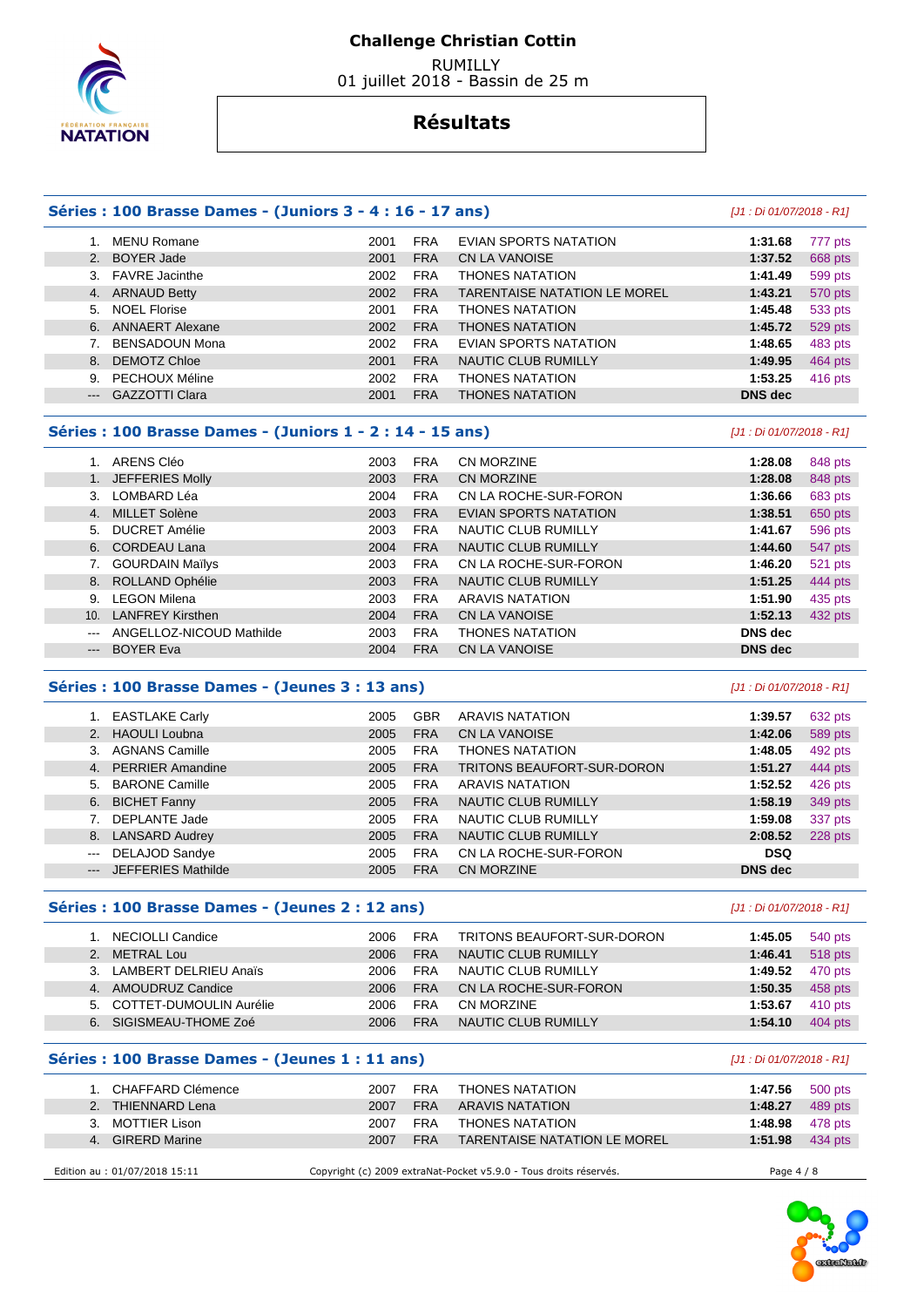

 RUMILLY 01 juillet 2018 - Bassin de 25 m

|    | (Suite) Séries : 100 Brasse Dames - (Jeunes 1 : 11 ans)    |      |            |                                                                   | $[J1:Di 01/07/2018 - R1]$ |                |
|----|------------------------------------------------------------|------|------------|-------------------------------------------------------------------|---------------------------|----------------|
|    | 5. FAVRE Carline                                           | 2007 | <b>FRA</b> | <b>THONES NATATION</b>                                            | 1:59.58                   | 331 pts        |
|    | 6. OUVRIER-BUFFET Romane                                   | 2007 | <b>FRA</b> | <b>THONES NATATION</b>                                            | 2:05.91                   | 256 pts        |
|    | 7. EASTLAKE Yasmin                                         | 2007 | <b>GBR</b> | <b>ARAVIS NATATION</b>                                            | 2:10.19                   | 211 pts        |
|    | 8. MERMILLOD-BLONDIN Evie                                  | 2007 | <b>FRA</b> | <b>THONES NATATION</b>                                            | 2:17.84                   | 141 pts        |
|    | 9. BONNIER Amélie                                          | 2007 | <b>FRA</b> | <b>THONES NATATION</b>                                            | 2:17.86                   | 140 $pts$      |
|    | Série : 50 Dos Messieurs - (Juniors 3 - 4 : 17 - 18 ans)   |      |            |                                                                   | [J1 : Di 01/07/2018 - R1] |                |
|    | 1. LEBRUN Paul                                             | 2001 | <b>FRA</b> | CN LA ROCHE-SUR-FORON                                             | 33.18                     | 827 pts        |
|    | 2. COTTET-DUMOULIN Mathis                                  | 2001 | <b>FRA</b> | <b>CN MORZINE</b>                                                 | 33.28                     | 822 pts        |
|    | 3. MICHELON Adrien                                         | 2001 | <b>FRA</b> | EVIAN SPORTS NATATION                                             | 35.54                     | 713 pts        |
|    | 4. WRONA Alexandre                                         | 2001 | <b>FRA</b> | NAUTIC CLUB RUMILLY                                               | 37.32                     | 632 pts        |
|    | 5. SERVOZ Mathis                                           | 2000 | <b>FRA</b> | EVIAN SPORTS NATATION                                             | 39.83                     | 526 pts        |
|    | Séries : 50 Dos Messieurs - (Juniors 1 - 2 : 15 - 16 ans)  |      |            |                                                                   | [J1 : Di 01/07/2018 - R1] |                |
|    | 1. BARTHOD Matteo                                          | 2002 | <b>FRA</b> | CN LA ROCHE-SUR-FORON                                             | 33.64                     | 804 pts        |
|    | 2. PERRISSIN FABERT Marceau                                | 2002 | <b>FRA</b> | <b>ARAVIS NATATION</b>                                            | 34.43                     | <b>766 pts</b> |
|    | 3. BARONNET Enzo                                           | 2002 | <b>FRA</b> | <b>CN LA VANOISE</b>                                              | 34.70                     | 753 pts        |
|    | 4. BEYLARD OZEROFF Matthieu                                | 2003 | <b>FRA</b> | CN LA ROCHE-SUR-FORON                                             | 34.81                     | 747 pts        |
|    | 5. DUCRETTET Matthieu                                      | 2002 | <b>FRA</b> | <b>EVIAN SPORTS NATATION</b>                                      | 36.42                     | 672 pts        |
|    | 6. METRAL Robin                                            | 2003 | <b>FRA</b> | NAUTIC CLUB RUMILLY                                               | 36.47                     | 670 pts        |
|    | 7. BELLAHCENE Yanis                                        | 2003 | <b>FRA</b> | CN LA ROCHE-SUR-FORON                                             | 36.94                     | 649 pts        |
|    | 8. MOREAU Adrien                                           | 2002 | <b>FRA</b> | <b>THONES NATATION</b>                                            | 37.06                     | 643 pts        |
|    | 9. MOREAU Edgar                                            | 2002 | <b>FRA</b> | <b>THONES NATATION</b>                                            | 37.12                     | 641 pts        |
|    | 10. POULAIN Jérémy                                         | 2003 | <b>FRA</b> | NAUTIC CLUB RUMILLY                                               | 40.02                     | 519 pts        |
|    | 11. GRILLET Antonin                                        | 2003 | <b>FRA</b> | NAUTIC CLUB RUMILLY                                               | 41.72                     | 453 pts        |
|    | 12. AGNANS Jules                                           | 2003 | <b>FRA</b> | <b>THONES NATATION</b>                                            | 45.34                     | 328 pts        |
|    | 13. BERTHOD Arthur                                         | 2002 | <b>FRA</b> | NAUTIC CLUB RUMILLY                                               | 45.89                     | 311 pts        |
|    | 14. BONNAT Sam                                             | 2003 | <b>FRA</b> | NAUTIC CLUB RUMILLY                                               | 1:17.27                   | 1 pt           |
|    | --- WATERBLEZ Eliot                                        | 2003 | <b>FRA</b> | <b>CN LA VANOISE</b>                                              | <b>DNS</b> dec            |                |
|    | Séries : 50 Dos Messieurs - (Avenirs : 9 - 11 ans)         |      |            |                                                                   | [J1 : Di 01/07/2018 - R1] |                |
|    | 1. SVEJENTSEV Romain                                       | 2007 | <b>FRA</b> | <b>THONES NATATION</b>                                            | 45.89                     | 311 pts        |
|    | 2. PICHON Antonin                                          | 2007 | <b>FRA</b> | CN LA ROCHE-SUR-FORON                                             | 52.82                     | 134 pts        |
|    | 3. SCHRAM Nout                                             | 2007 | <b>NED</b> | <b>ARAVIS NATATION</b>                                            | 54.06                     | 110 pts        |
|    | 4. THOIRAIN Lilian                                         | 2008 | <b>FRA</b> | TRITONS BEAUFORT-SUR-DORON                                        | 59.59                     | 32 pts         |
| 5. | <b>BUILDER Simmy</b>                                       | 2009 | <b>GBR</b> | <b>ARAVIS NATATION</b>                                            | 1:02.75                   | 8 pts          |
|    | 6. TISSOT Esteban                                          | 2007 | <b>FRA</b> | <b>THONES NATATION</b>                                            | 1:05.12                   | 1 pt           |
|    | Séries : 100 Dos Messieurs - (Seniors : 19 ans et plus)    |      |            |                                                                   | $[J1:Di 01/07/2018 - R1]$ |                |
|    | 1. BUSSENEAU Pierre-Florent                                | 1992 | <b>FRA</b> | <b>DAUPHINS VERNOIS</b>                                           | 1:11.03                   | 818 pts        |
|    | 2. BERDUGO Yohann                                          | 1996 | <b>FRA</b> | <b>THONES NATATION</b>                                            | 1:12.96                   | 772 pts        |
|    | 3. MARACINE Patrick                                        | 1998 | <b>FRA</b> | CN LA VANOISE                                                     | 1:18.30                   | 653 pts        |
|    | 4. GAIDIOZ Kevin                                           | 1987 | <b>FRA</b> | <b>THONES NATATION</b>                                            | 1:21.68                   | 582 pts        |
|    | 5. SAGE Matthieu                                           | 1999 | <b>FRA</b> | NAUTIC CLUB RUMILLY                                               | 1:23.27                   | 550 pts        |
|    | 6. TERRIER Aubin                                           | 1998 | <b>FRA</b> | NAUTIC CLUB RUMILLY                                               | 1:25.72                   | 503 pts        |
|    | Séries : 100 Dos Messieurs - (Juniors 3 - 4 : 17 - 18 ans) |      |            |                                                                   | [J1 : Di 01/07/2018 - R1] |                |
|    | 1. COTTET-DUMOULIN Mathis                                  | 2001 | <b>FRA</b> | <b>CN MORZINE</b>                                                 | 1:13.20                   | 767 pts        |
|    | 2. LEBRUN Paul                                             | 2001 | <b>FRA</b> | CN LA ROCHE-SUR-FORON                                             | 1:15.12                   | 723 pts        |
|    |                                                            |      |            |                                                                   |                           |                |
|    | Edition au : 01/07/2018 15:11                              |      |            | Copyright (c) 2009 extraNat-Pocket v5.9.0 - Tous droits réservés. | Page 5 / 8                |                |

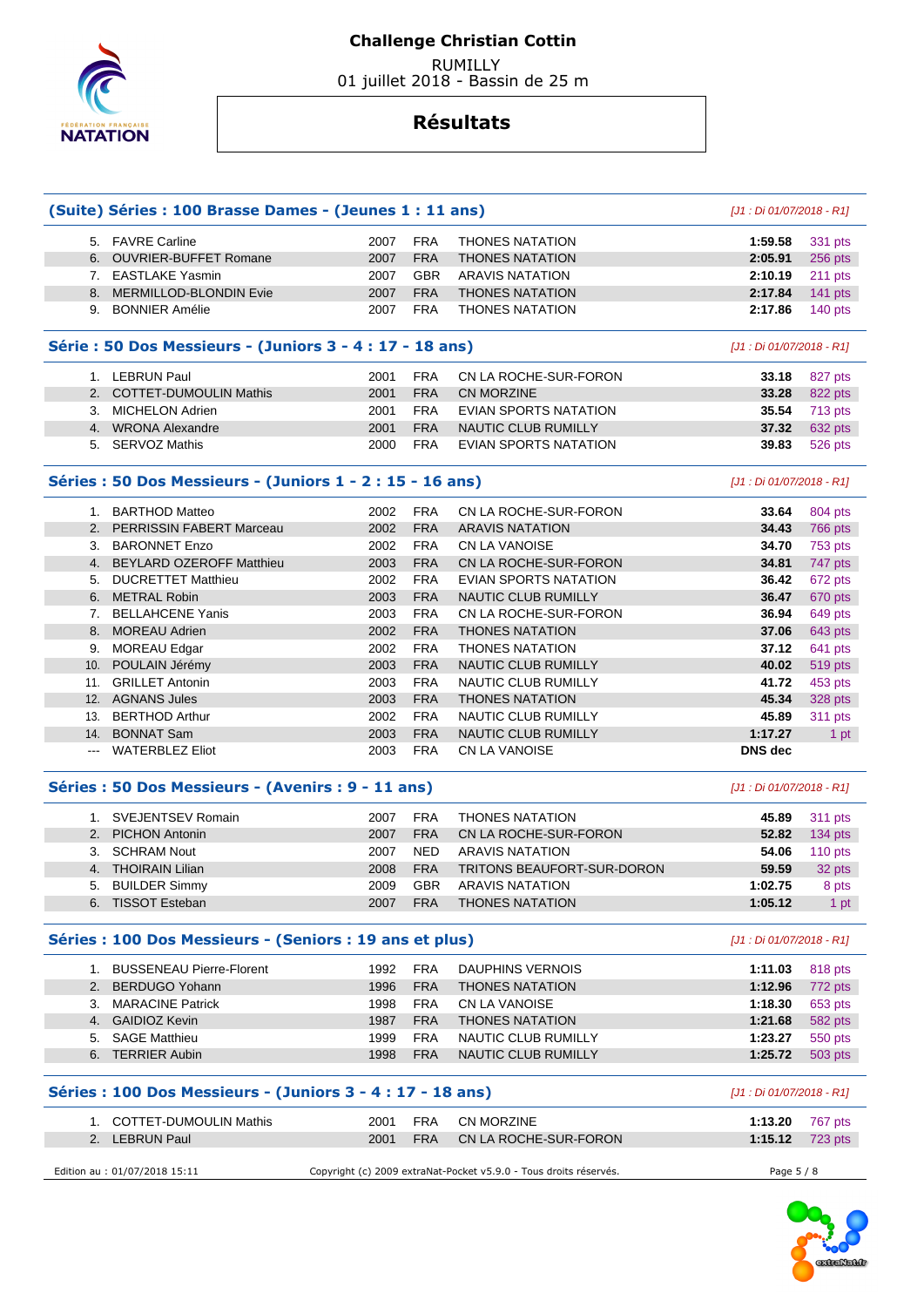

 RUMILLY 01 juillet 2018 - Bassin de 25 m

|               | (Suite) Séries : 100 Dos Messieurs - (Juniors 3 - 4 : 17 - 18 ans) |              |                          |                                                    | [J1 : Di 01/07/2018 - R1] |                |
|---------------|--------------------------------------------------------------------|--------------|--------------------------|----------------------------------------------------|---------------------------|----------------|
|               | 3. JOURNET Loic                                                    | 2001         | <b>FRA</b>               | NAUTIC CLUB RUMILLY                                | 1:16.14                   | 700 pts        |
|               | 4. MICHELON Adrien                                                 | 2001         | <b>FRA</b>               | <b>EVIAN SPORTS NATATION</b>                       | 1:19.28                   | 632 pts        |
|               | 5. WRONA Alexandre                                                 | 2001         | <b>FRA</b>               | <b>NAUTIC CLUB RUMILLY</b>                         | 1:25.96                   | 498 pts        |
| 6.            | <b>RALPH Anthony</b>                                               | 2000         | <b>FRA</b>               | <b>THONES NATATION</b>                             | 1:27.31                   | 473 pts        |
| 7.            | <b>WRONA Tristan</b>                                               | 2001         | <b>FRA</b>               | <b>NAUTIC CLUB RUMILLY</b>                         | 1:30.16                   | 423 pts        |
| 8.            | <b>HAOULI Lounès</b>                                               | 2001         | <b>FRA</b>               | <b>CN LA VANOISE</b>                               | 1:34.12                   | 357 pts        |
|               | Séries : 100 Dos Messieurs - (Juniors 1 - 2 : 15 - 16 ans)         |              |                          |                                                    | [J1 : Di 01/07/2018 - R1] |                |
|               | 1. BARTHOD Matteo                                                  | 2002         | <b>FRA</b>               | CN LA ROCHE-SUR-FORON                              | 1:10.16                   | 839 pts        |
| 2.            | <b>BARONNET Enzo</b>                                               | 2002         | <b>FRA</b>               | <b>CN LA VANOISE</b>                               | 1:17.10                   | 679 pts        |
|               | 3. PERRISSIN FABERT Marceau                                        | 2002         | <b>FRA</b>               | <b>ARAVIS NATATION</b>                             | 1:18.13                   | 656 pts        |
|               | 4. BEYLARD OZEROFF Matthieu                                        | 2003         | <b>FRA</b>               | CN LA ROCHE-SUR-FORON                              | 1:19.03                   | 637 pts        |
|               | 5. METRAL Robin                                                    | 2003         | <b>FRA</b>               | NAUTIC CLUB RUMILLY                                | 1:19.40                   | 629 pts        |
| 6.            | <b>DUCRETTET Matthieu</b>                                          | 2002         | <b>FRA</b>               | <b>EVIAN SPORTS NATATION</b>                       | 1:19.94                   | 618 pts        |
| 7.            | <b>BELLAHCENE Yanis</b>                                            | 2003         | <b>FRA</b>               | CN LA ROCHE-SUR-FORON                              | 1:22.90                   | 557 pts        |
| 8.            | <b>MARULIER Etienne</b>                                            | 2003         | <b>FRA</b>               | <b>EVIAN SPORTS NATATION</b>                       | 1:24.08                   | 534 pts        |
| 9.            | JEFFERIES Jacques                                                  | 2002         | <b>FRA</b>               | CN MORZINE                                         | 1:24.86                   | 519 pts        |
| 10.           | <b>MOREAU Adrien</b>                                               | 2002         | <b>FRA</b>               | <b>THONES NATATION</b>                             | 1:25.60                   | 505 pts        |
|               | 11. ROUX Mattéo                                                    | 2003         | <b>FRA</b>               | EVIAN SPORTS NATATION                              | 1:26.26                   | 493 pts        |
|               | <b>CHANEL Nathan</b>                                               |              | <b>FRA</b>               |                                                    |                           |                |
| 12.           | MONET VIDONNE Roland                                               | 2002         | <b>FRA</b>               | <b>NAUTIC CLUB RUMILLY</b>                         | 1:29.21                   | 439 pts        |
| 13.           |                                                                    | 2003         |                          | CN LA ROCHE-SUR-FORON                              | 1:34.90                   | 345 pts        |
| 14.<br>$\sim$ | <b>BERTHOD Arthur</b><br><b>WATERBLEZ Eliot</b>                    | 2002<br>2003 | <b>FRA</b><br><b>FRA</b> | <b>NAUTIC CLUB RUMILLY</b><br><b>CN LA VANOISE</b> | 1:49.37<br><b>DNS</b> dec | 156 pts        |
|               | Série : 100 Dos Messieurs - (Jeunes 3 : 14 ans)                    |              |                          |                                                    | [J1 : Di 01/07/2018 - R1] |                |
|               | 1. BERNARD Mattéo                                                  | 2004         | <b>FRA</b>               | TRITONS BEAUFORT-SUR-DORON                         | 1:20.56                   | 605 pts        |
| 2.            | <b>TORRISI Noa</b>                                                 | 2004         | <b>FRA</b>               | <b>NAUTIC CLUB RUMILLY</b>                         | 1:47.73                   | 173 pts        |
| 3.            | <b>NOEL Titouan</b>                                                | 2004         | <b>FRA</b>               | <b>THONES NATATION</b>                             | 2:00.07                   | 64 pts         |
| $---$         | <b>RADU Nicolas</b>                                                | 2004         | <b>FRA</b>               | <b>CN LA VANOISE</b>                               | <b>DSQ</b>                |                |
| $\sim$        | <b>THOIRAIN Enzo</b>                                               | 2004         | <b>FRA</b>               | TRITONS BEAUFORT-SUR-DORON                         | <b>DNS</b> dec            |                |
|               | Séries : 100 Dos Messieurs - (Jeunes 2 : 13 ans)                   |              |                          |                                                    | [J1 : Di 01/07/2018 - R1] |                |
|               | 1. ESPANA JIMENEZ Vincent                                          | 2005         | <b>FRA</b>               | CN LA ROCHE-SUR-FORON                              | 1:32.55                   | 382 pts        |
|               | 2. CHANEL Cyril                                                    | 2005         | <b>FRA</b>               | <b>NAUTIC CLUB RUMILLY</b>                         | 1:32.93                   | 376 pts        |
|               | 3. CORDEAU Clement                                                 | 2005         | <b>FRA</b>               | <b>NAUTIC CLUB RUMILLY</b>                         | 1:41.65                   | 247 pts        |
|               | 4. LE MOULNIER Theophile                                           | 2005         | <b>FRA</b>               | CN LA ROCHE-SUR-FORON                              | 1:42.06                   | 242 pts        |
|               | 5. MATHALY Sam                                                     | 2005         | <b>FRA</b>               | TRITONS BEAUFORT-SUR-DORON                         | 1:42.93                   | 231 pts        |
|               | 6. PATTY Romain                                                    | 2005         | <b>FRA</b>               | <b>THONES NATATION</b>                             | 1:51.37                   | <b>135 pts</b> |
|               | 7. GOY Lucas                                                       | 2005         | <b>FRA</b>               | <b>THONES NATATION</b>                             | 1:58.14                   | 77 pts         |
|               | Série : 100 Dos Messieurs - (Jeunes 1 : 12 ans)                    |              |                          |                                                    | [J1 : Di 01/07/2018 - R1] |                |
|               | 1. ROUX Kilyann                                                    | 2006         | <b>FRA</b>               | <b>EVIAN SPORTS NATATION</b>                       | 1:41.09                   | 255 pts        |
|               | 2. BLONDEAU Basile                                                 | 2006         | <b>FRA</b>               | <b>THONES NATATION</b>                             | 1:42.75                   | 233 pts        |
|               | 3. HUDRY Valentin                                                  | 2006         | <b>FRA</b>               | <b>ARAVIS NATATION</b>                             | 1:45.61                   | 198 pts        |
|               | 4. SCHRAM Ties                                                     | 2006         | <b>NED</b>               | <b>ARAVIS NATATION</b>                             | 1:50.95                   | 139 pts        |
|               | 5. GIROD Thibault                                                  | 2006         | <b>FRA</b>               | NAUTIC CLUB RUMILLY                                | 2:00.25                   | 62 pts         |
|               | Séries : 50 Brasse Messieurs - (Juniors 3 - 4 : 17 - 18 ans)       |              |                          |                                                    | [J1 : Di 01/07/2018 - R1] |                |
|               |                                                                    |              |                          |                                                    |                           |                |
|               | 1. JOURNET Loic                                                    | 2001         | <b>FRA</b>               | NAUTIC CLUB RUMILLY                                | 34.80                     | 904 pts        |

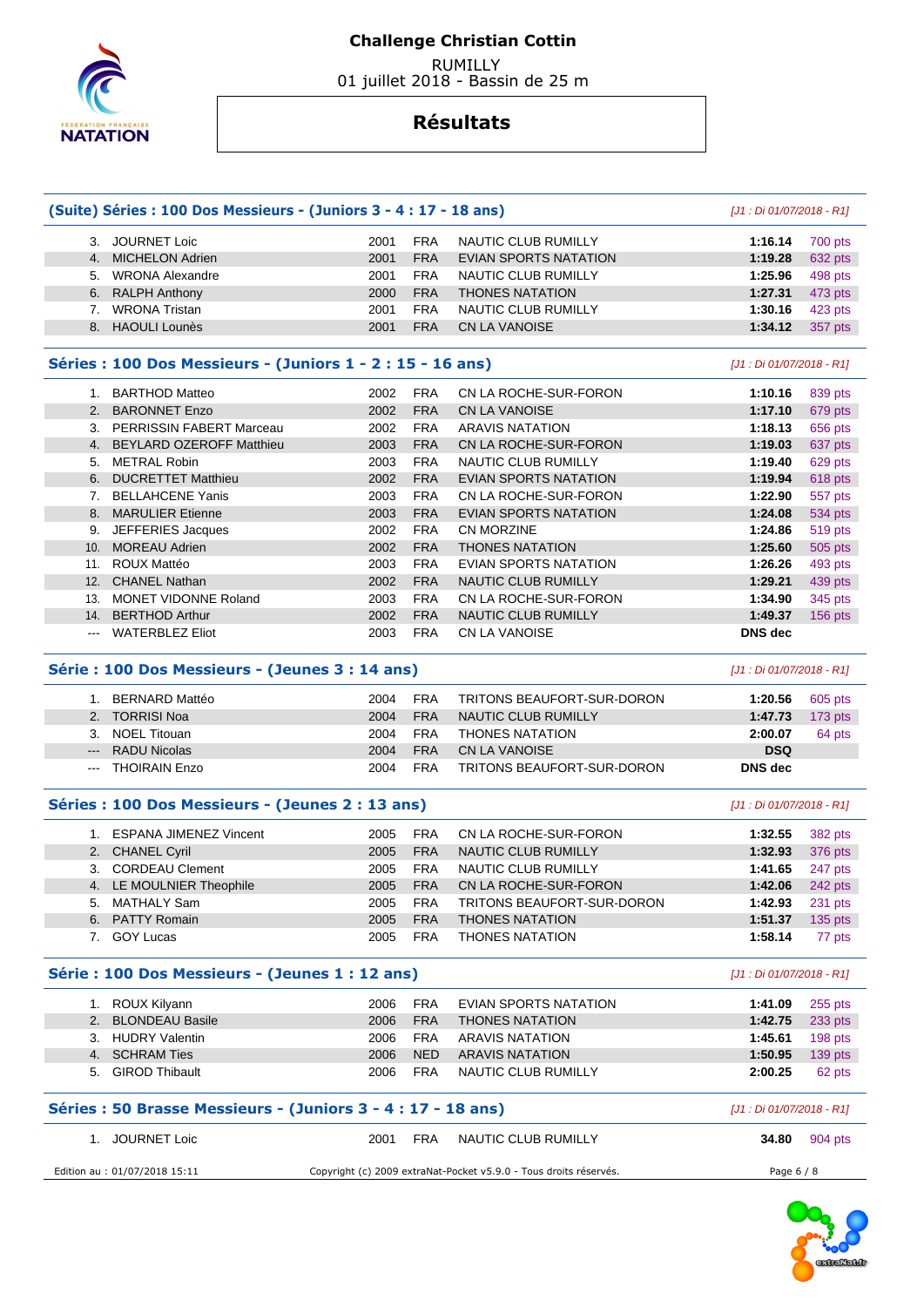

 RUMILLY 01 juillet 2018 - Bassin de 25 m

### **Résultats**

|         | (Suite) Séries : 50 Brasse Messieurs - (Juniors 3 - 4 : 17 - 18 ans) |      |            |                                   |                           |         |  |  |
|---------|----------------------------------------------------------------------|------|------------|-----------------------------------|---------------------------|---------|--|--|
|         | 2. RALPH Anthony                                                     | 2000 | <b>FRA</b> | <b>THONES NATATION</b>            | 36.40                     | 830 pts |  |  |
| 3.      | <b>BROCHIER Maxence</b>                                              | 2001 | <b>FRA</b> | CN LA ROCHE-SUR-FORON             | 36.60                     | 821 pts |  |  |
| 4.      | <b>BERNARD Hugo</b>                                                  | 2000 | <b>FRA</b> | <b>TRITONS BEAUFORT-SUR-DORON</b> | 37.06                     | 800 pts |  |  |
| 5.      | <b>SERVOZ Mathis</b>                                                 | 2000 | <b>FRA</b> | EVIAN SPORTS NATATION             | 38.07                     | 756 pts |  |  |
| 6.      | <b>WRONA Tristan</b>                                                 | 2001 | <b>FRA</b> | <b>NAUTIC CLUB RUMILLY</b>        | 38.49                     | 738 pts |  |  |
|         | <b>HAOULI Lounès</b>                                                 | 2001 | <b>FRA</b> | <b>CN LA VANOISE</b>              | 50.34                     | 318 pts |  |  |
| $---$   | <b>MICHELON Adrien</b>                                               | 2001 | <b>FRA</b> | <b>EVIAN SPORTS NATATION</b>      | <b>DSQ</b>                |         |  |  |
|         |                                                                      |      |            |                                   |                           |         |  |  |
|         | Séries : 50 Brasse Messieurs - (Juniors 1 - 2 : 15 - 16 ans)         |      |            |                                   | [J1 : Di 01/07/2018 - R1] |         |  |  |
|         | <b>MOTTIER Antonin</b>                                               | 2003 | <b>FRA</b> | THONES NATATION                   | 36.28                     | 835 pts |  |  |
|         | 2. MOREAU Adrien                                                     | 2002 | <b>FRA</b> | <b>THONES NATATION</b>            | 36.52                     | 825 pts |  |  |
| $3_{-}$ | <b>MARULIER Etienne</b>                                              | 2003 | <b>FRA</b> | EVIAN SPORTS NATATION             | 36.72                     | 816 pts |  |  |
|         | 4. JEFFERIES Jacques                                                 | 2002 | <b>FRA</b> | <b>CN MORZINE</b>                 | 36.83                     | 811 pts |  |  |

|     | 5. CHANEL Nathan            | 2002 | <b>FRA</b> | NAUTIC CLUB RUMILLY    | 38.65   | 731 pts   |
|-----|-----------------------------|------|------------|------------------------|---------|-----------|
|     | 6. BEYLARD OZEROFF Matthieu | 2003 | <b>FRA</b> | CN LA ROCHE-SUR-FORON  | 38.99   | 717 pts   |
|     | THIENNARD Theo              | 2002 | <b>FRA</b> | ARAVIS NATATION        | 40.12   | 670 pts   |
|     | 8. CHRISTIN Axel            | 2002 | <b>FRA</b> | <b>THONES NATATION</b> | 41.13   | 629 pts   |
|     | 9. DUCRETTET Matthieu       | 2002 | <b>FRA</b> | EVIAN SPORTS NATATION  | 41.17   | 628 pts   |
|     | 10. METRAL Robin            | 2003 | <b>FRA</b> | NAUTIC CLUB RUMILLY    | 41.28   | 623 pts   |
|     | 11. BELLAHCENE Yanis        | 2003 | <b>FRA</b> | CN LA ROCHE-SUR-FORON  | 43.21   | 550 pts   |
|     | 12. POULAIN Jérémy          | 2003 | <b>FRA</b> | NAUTIC CLUB RUMILLY    | 44.01   | 521 pts   |
| 13. | ROUX Mattéo                 | 2003 | <b>FRA</b> | EVIAN SPORTS NATATION  | 45.20   | 479 pts   |
| 14. | JULLIARD Jeremy             | 2003 | <b>FRA</b> | CN LA ROCHE-SUR-FORON  | 51.26   | 293 pts   |
| 15. | <b>BONNAT Sam</b>           | 2003 | <b>FRA</b> | NAUTIC CLUB RUMILLY    | 58.65   | 128 pts   |
| 16. | <b>BERTHOD Arthur</b>       | 2002 | <b>FRA</b> | NAUTIC CLUB RUMILLY    | 1:00.18 | $102$ pts |
|     |                             |      |            |                        |         |           |

### **Séries : 50 Brasse Messieurs - (Avenirs : 9 - 11 ans)** [J1 : Di 01/07/2018 - R1]

|    | 1. SVEJENTSEV Romain   | 2007 | <b>FRA</b> | <b>THONES NATATION</b>     | 52.71   | $255$ pts |
|----|------------------------|------|------------|----------------------------|---------|-----------|
|    | 2. SCHRAM Nout         | 2007 | <b>NED</b> | ARAVIS NATATION            | 59.70   | $110$ pts |
| 3. | <b>TISSOT Esteban</b>  | 2007 | <b>FRA</b> | <b>THONES NATATION</b>     | 1:00.98 | 90 pts    |
|    | 4. BUILDER Simmy       | 2009 | <b>GBR</b> | ARAVIS NATATION            | 1:01.28 | 85 pts    |
| 5. | <b>PICHON Antonin</b>  | 2007 | <b>FRA</b> | CN LA ROCHE-SUR-FORON      | 1:02.12 | 73 pts    |
| 6. | <b>THOIRAIN Lilian</b> | 2008 | <b>FRA</b> | TRITONS BEAUFORT-SUR-DORON | 1:04.04 | 50 pts    |
|    |                        |      |            |                            |         |           |

#### **Séries : 100 Brasse Messieurs - (Seniors : 19 ans et plus)** [J1 : Di 01/07/2018 - R1]

|         | GAIDIOZ Kevin        | 1987 | <b>FRA</b> | <b>THONES NATATION</b> | 1:14.63    | 941 pts |
|---------|----------------------|------|------------|------------------------|------------|---------|
|         | 2. BERDUGO Yohann    | 1996 | <b>FRA</b> | <b>THONES NATATION</b> | 1:19.28    | 833 pts |
|         | 3. SAGE Matthieu     | 1999 | <b>FRA</b> | NAUTIC CLUB RUMILLY    | 1:25.72    | 694 pts |
|         | 4. LALLET Frédéric   | 1969 | <b>FRA</b> | CN LA VANOISE          | 1:29.46    | 619 pts |
|         | 5. MARACINE Patrick  | 1998 | <b>FRA</b> | CN LA VANOISE          | 1:31.01    | 589 pts |
| 6.      | <b>TERRIER Aubin</b> | 1998 | <b>FRA</b> | NAUTIC CLUB RUMILLY    | 1:33.68    | 539 pts |
| $   \,$ | CHANEL Nicolas       | 1971 | <b>FRA</b> | NAUTIC CLUB RUMILLY    | <b>DSQ</b> |         |

### **Séries : 100 Brasse Messieurs - (Juniors 3 - 4 : 17 - 18 ans)** [J1 : Di 01/07/2018 - R1]

|                               | JOURNET Loic                  | 2001                                                              | <b>FRA</b> | NAUTIC CLUB RUMILLY        | 1:20.19    | 813 pts |
|-------------------------------|-------------------------------|-------------------------------------------------------------------|------------|----------------------------|------------|---------|
|                               | <b>BROCHIER Maxence</b>       | 2001                                                              | <b>FRA</b> | CN LA ROCHE-SUR-FORON      | 1:20.80    | 799 pts |
| 3.                            | BERNARD Hugo                  | 2000                                                              | <b>FRA</b> | TRITONS BEAUFORT-SUR-DORON | 1:20.90    | 797 pts |
| 4.                            | <b>COTTET-DUMOULIN Mathis</b> | 2001                                                              | <b>FRA</b> | CN MORZINE                 | 1:23.12    | 749 pts |
| 5.                            | <b>RALPH Anthony</b>          | 2000                                                              | <b>FRA</b> | <b>THONES NATATION</b>     | 1:23.18    | 747 pts |
| 6.                            | <b>WRONA Alexandre</b>        | 2001                                                              | <b>FRA</b> | NAUTIC CLUB RUMILLY        | 1:25.40    | 701 pts |
|                               |                               |                                                                   |            |                            |            |         |
| Edition au : 01/07/2018 15:11 |                               | Copyright (c) 2009 extraNat-Pocket v5.9.0 - Tous droits réservés. |            |                            | Page 7 / 8 |         |